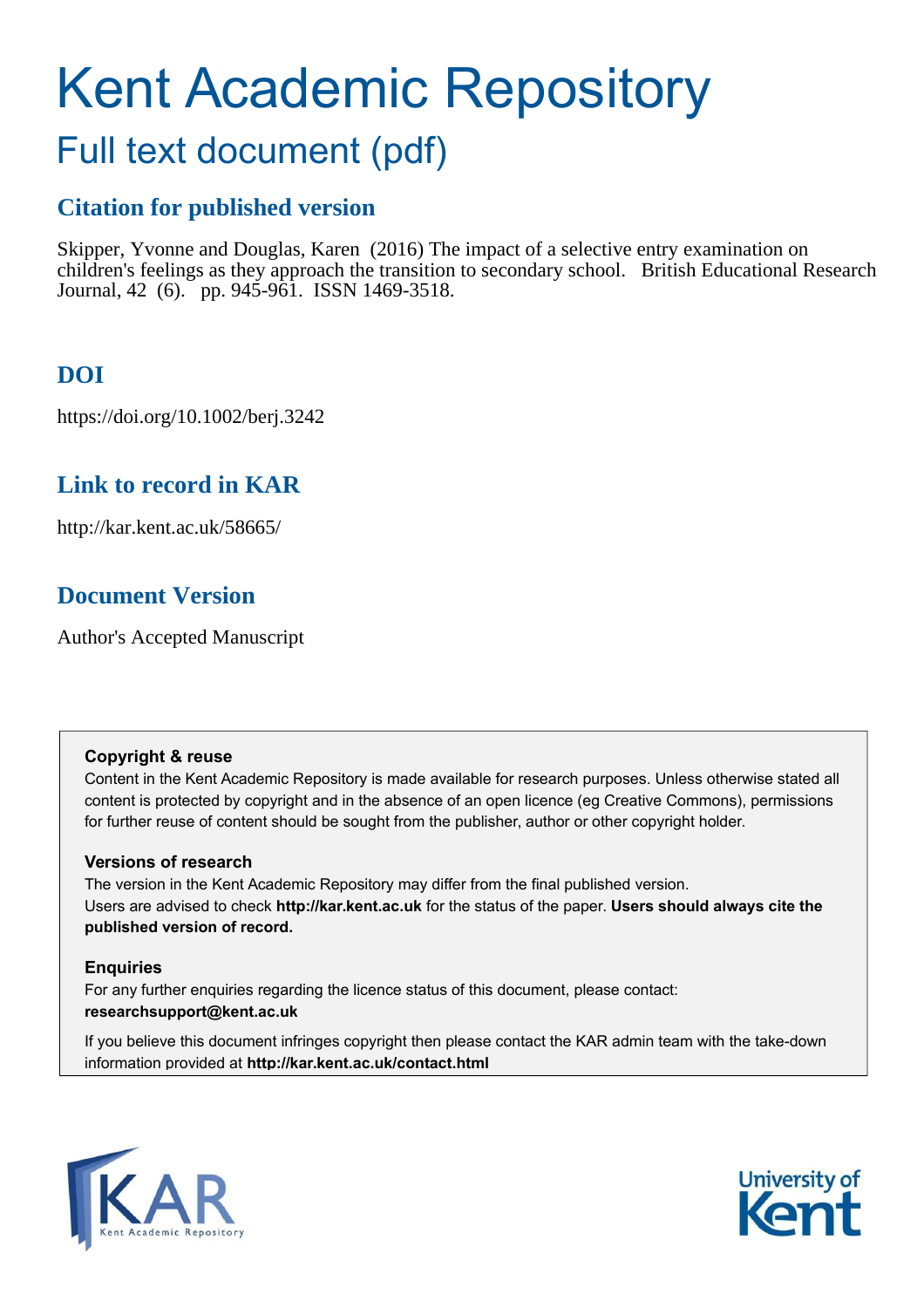#### **Abstract**

In the current study we examined how different experiences of a secondary school selective entry examination influenced children's feelings about themselves, school, and intelligence as they approached transition. Children were recruited from three English schools that use a selective entry examination to stream students into secondary schools based on ability (98 children aged around 10) and were assessed at two time points. At Time 1 children had recently decided whether to take the exam, and at Time 2 children had received their exam results. At each time children completed measures of theory of intelligence, locus of control, self-esteem, and feelings about the school system. At Time 1, children who intended to take the exam showed more positive outcomes than those who did not. However, they were also more likely to hold a fixed view of intelligence, which has been associated with longer-term negative outcomes. Similarly at Time 2 children who had passed the exam showed more positive outcomes than those who had failed or had not taken the exam, but again they were more likely to hold a potentially maladaptive fixed view of intelligence. Those who failed the exam were indistinguishable from those who had not taken the exam. These results suggest that passing the selective exam can lead to positive outcomes for children, except in terms of their view of intelligence. However, failing and not being given the opportunity to sit the exam leads to consistently negative outcomes. The potential implications of these results are discussed.

Keywords: transition to secondary school, selective exam, theory of intelligence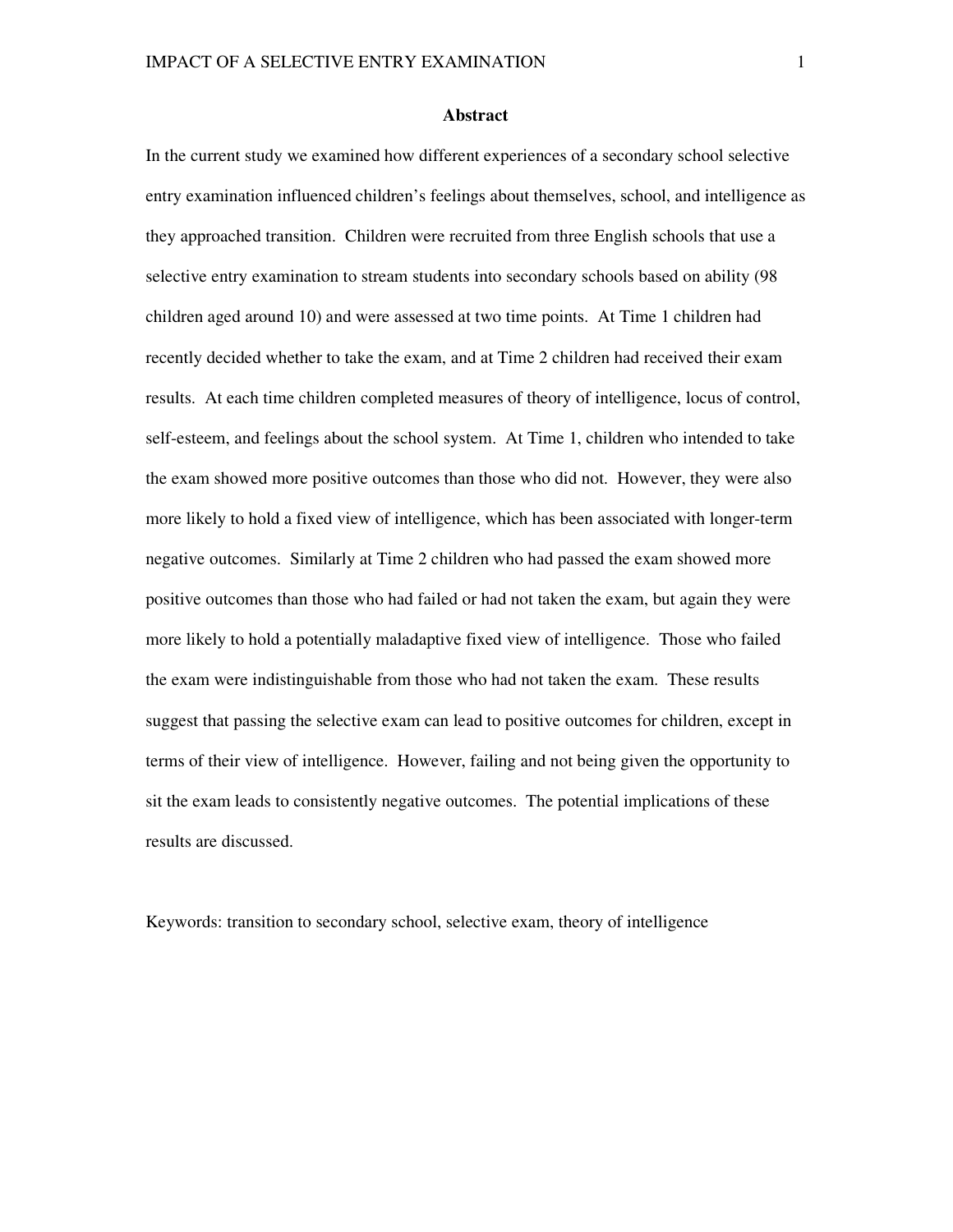The Education Act (1944) created a selective examination for children entering secondary school in England and Wales (the so called "Eleven Plus") as a way of separating the top performing students who would transition into "grammar schools" (typically around 25%) from other pupils who would transition to "secondary modern" or "secondary technical" schools. In 2012-2014, 96% of grammar school children achieved passing grades for at least five subjects at age 16 including English and Maths, compared to 55% in other schools (Grammar School Statistics, 2015). Therefore, children who attend grammar schools are likely to leave school with better examination results and arguably have better career prospects. Although these differences could be caused by the selection of higher achieving children, longer term data on earnings indicates that those who attended grammar schools earn more than those who do not, even while controlling for a range of background characteristics and location (Burgess, Dickson & Macmillan, 2014).

Major concerns about segregation and class inequality led to the abolishment of the grammar school system in most of England and Wales as part of the Education Act of 1976 (Jackson & Marsden, 1962; Douglas, 1964). At this time, most grammar schools closed or were amalgamated with "comprehensive schools" (the replacement of secondary modern and technical schools). However, some British counties such as Kent in the south east of England maintained the selective system. There are currently 163 grammar schools remaining with a total of 164,000 pupils (Grammar School Statistics, 2015) of which nearly 30% are in Kent (National Grammar Schools Association, 2015). Ten Local Education Authorities have a fully selective system and a further 26 have one or more grammar schools in their area (Grammar School Statistics, 2015). The potential impacts of selective entry exams are therefore still of concern. In this paper, we focus on how children in such educational systems feel about their transition to secondary school.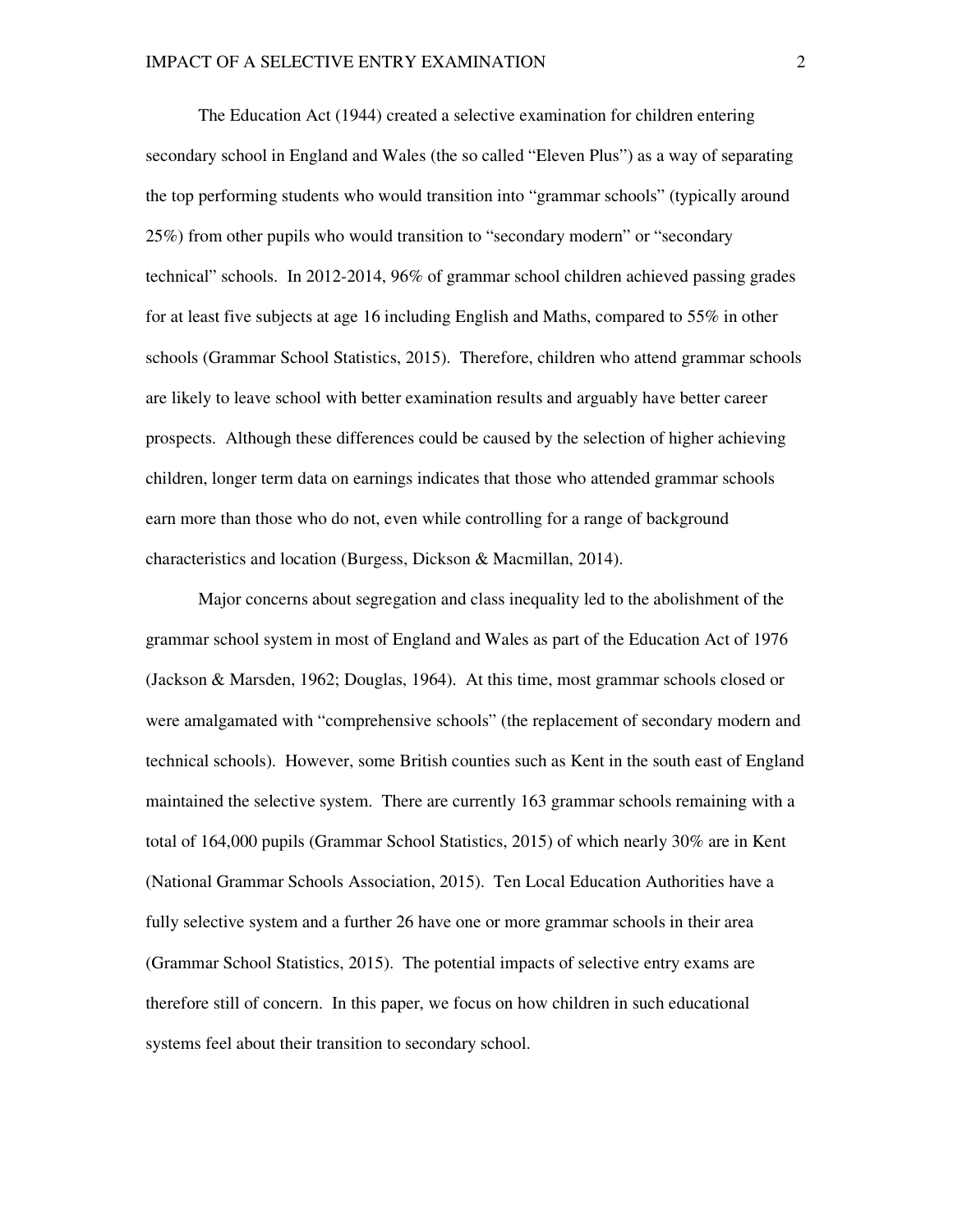Transition to secondary school represents an important life event for children. They experience a significant amount of change in a short space of time, such as a range of new teachers, different subjects, and new peer groups (Sirsch, 2003). It is therefore unsurprising that approaching the transfer from primary to secondary school can be stressful for children (West, Sweeting & Young, 2010; Tobbell, 2003). Indeed, the transfer has been found to lead to negative academic outcomes in some children such as a drop in academic performance (McGee, Ward, Gibbons, & Harlow, 2003; Gutman & Midgley, 2000), a drop in school grades (Otis, Grouzet, & Pelletier, 2005) and reduced academic motivation (Eccles & Midgley 1989; Wigfield, Eccles, MacIver, Reuman, & Midgley, 1991). A large proportion of secondary school pupils make no gain in their levels in English (49%) and Maths (33%) by the end of their first year (Galton, Morrison, & Pell, 2003). However, school transition is not always a negative event. Whilst some children perceive the move as a threat, others perceive it positively, as a challenge or opportunity to grow and learn (Sirsch, 2003). The responses that children develop upon entering secondary school can set the pattern for how they will continue to respond throughout their years, thus shaping their attitudes to learning and future choices (Reyes, Gillock, Kobus & Sanchez, 2000; Smyth, McCoy & Darmody, 2004). The importance of a successful transition process cannot, therefore, be overstated.

The majority of the research on children's transition to secondary education has focused on the impact of transition, following students through transition and examining changes over time, or asking children to reflect back upon their transition experiences. Some research has examined students' feelings about the upcoming transition (Akos, 2002; Brown & Armstrong, 1982; Cotterell, 1982; Jennings & Hargreaves, 1981; Mitman & Packer, 1982; Murdoch, 1986). However, this research often examined feelings before transition in order to create a baseline for examining changes following transition. Additionally, this research has usually been conducted in schools that use geographical streaming so that the experiences of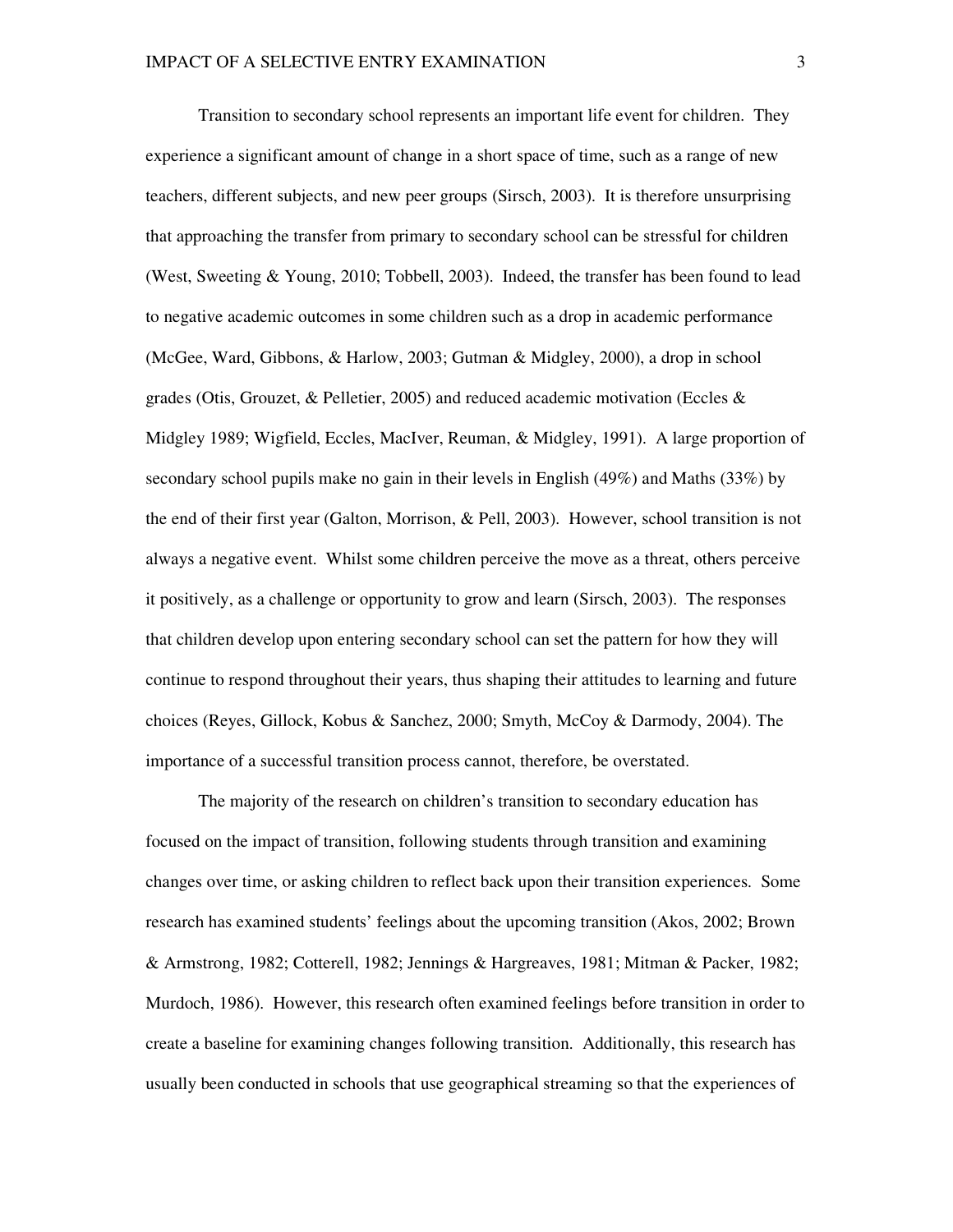all children are broadly similar. We argue that the presence of a selective entry examination may have a strong impact on children's feelings about the upcoming transition. Such examinations create a disparity between children before they move to secondary school, which may exert a significant influence on their feelings about themselves and school even before transition has begun. Children who feel positive about themselves, for example in terms of self-esteem and locus of control, and feel positive about the school system, are likely to experience more positive outcomes during transition. However, how selective examinations influence these processes has, to our knowledge, not yet been examined.

A further factor concerning selective entry examinations is that not all children take them. In most areas, teachers and parents decide which children should be put forward to sit the exam based on current performance and likelihood of success. Therefore, some children will not take the exam at all, some will pass, and others will fail. This creates another unusual situation for children who would ordinarily be accustomed to taking the same exams at the same time as all other pupils. The current study aims to explore how different experiences of the selective entry exam influence children's feelings about themselves and the school system in the time leading up to transition. We focus specifically on children's theory of intelligence, locus of control, self-esteem, and feelings about the student-teacher relationship.

#### **Theory of intelligence**

Theory of intelligence has been found to have a powerful impact on school achievement particularly across educational transitions. Dweck (1999) suggests that people can view intelligence in entity or incremental forms. *Entity theorists* believe that intelligence is a trait – people have a certain amount of intelligence and it cannot be changed. In contrast, *incremental theorists* believe that that intelligence is something that can be cultivated through learning. The incremental theory is associated with a number of positive outcomes, such as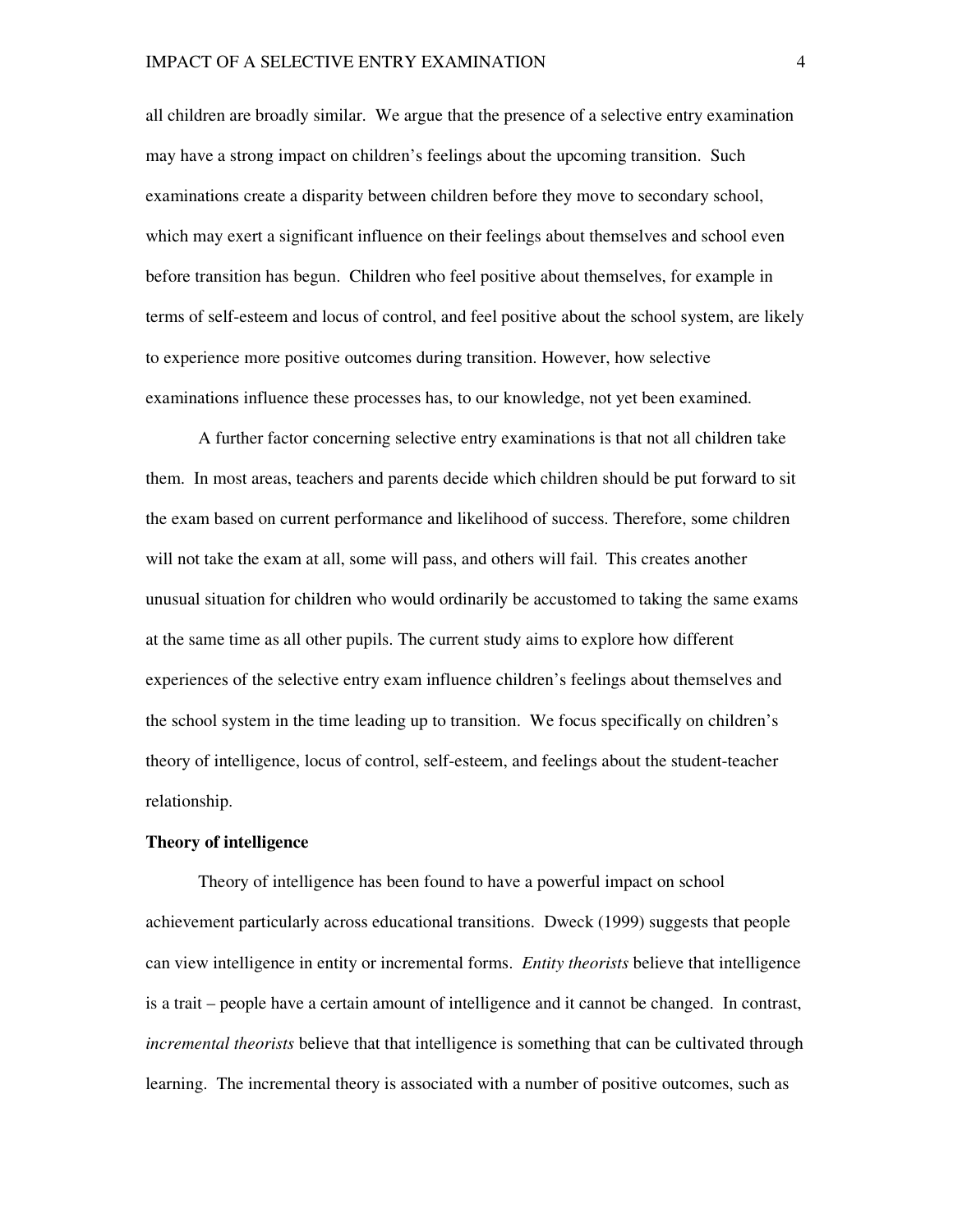holding learning goals and responding more positively to failure. This is, in turn, linked to positive learning outcomes. Incremental theorists believe that intelligence can be changed with effort. Therefore they are more likely to hold learning goals, which are goals focussed on challenging oneself and developing new knowledge and skills. Similarly, incremental theorists view failure as an indicator that further work is needed. They are therefore likely to persist in their efforts and often improve following failure. In contrast, entity theorists who believe intelligence is fixed are concerned about proving their abilities and therefore often hold performance goals where they aim to get a high mark. They view failure as an indication that they do not have the talent to succeed, and they therefore disengage from the task, showing low persistence and self-handicapping behaviours.

Therefore, an incremental theory of intelligence is associated with positive behaviours, which are associated with higher academic achievement (Dweck, 1999; Dweck, Chiu & Hong, 1995 Aronson, Fried, & Good, 2002; Blackwell, Trzesniewski, & Dweck, 2007; Hong, Chiu, Dweck, Lin, & Wan, 1999; Heyman & Dweck, 1998). An incremental theory of intelligence may be particularly important for success during transition due to the fact that children are studying new topics. Specifically, holding learning goals may focus children on improving their knowledge rather than aiming for high marks initially. Furthermore, the expected standard of work in secondary school increases in all subjects, therefore increasing the likelihood of failure (Seidman, Allen, Aber, Mitchell, & Feinman, 1994). Therefore, children are more likely to succeed in secondary school if they hold an incremental theory (Blackwell et al., 2007).

Selective entry exams were originally developed to tap 'natural ability' and it was asserted that performance on tests such as these could not be improved by tutoring, thus giving all children an equal opportunity to obtain high marks and gain a place in a good secondary school regardless of background (Vernon, 1957). However, using a selective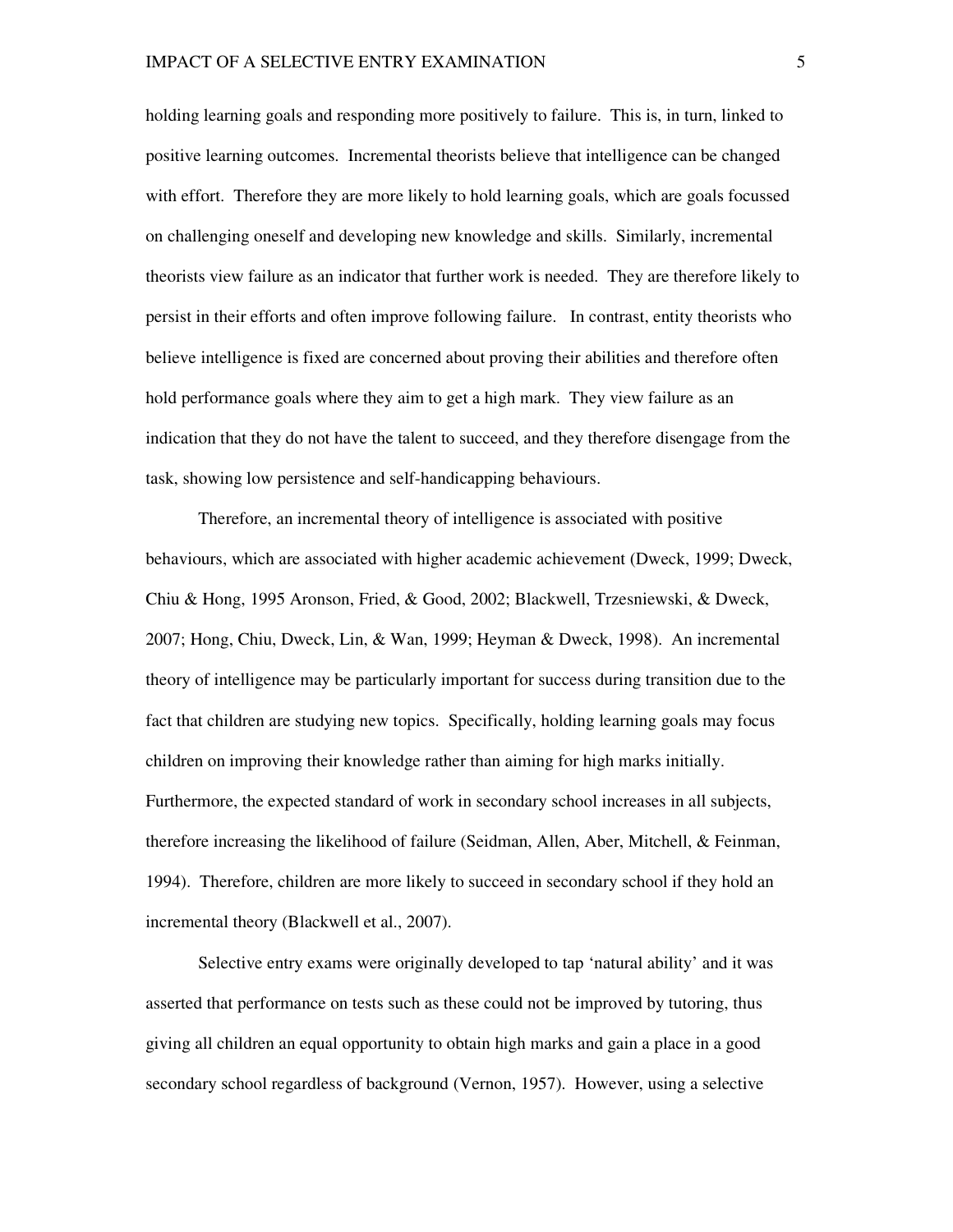exam to stream children into different secondary schools promotes an extreme entity view of intelligence. In effect, children are being given the message that their performance in a primary school exam can be used to predict whether they are likely to perform well into their later years of education. This also sends a message to children that some of them are simply cleverer than others regardless of the effort they could put in to prepare for the test. Selective entry examinations are therefore likely to encourage an entity theory of intelligence, especially in children who are permitted to take them.

#### **Feelings about the self**

#### *Locus of control*

Locus of control is the extent to which people feel that they can control events that affect them. It exists on a continuum ranging from internal, where outcomes are seen as within personal control, to external, where outcomes are perceived to be outside personal control (Rotter, 1975). A more internal locus of control has been associated with a number of positive educational outcomes such as a high grade point average (Shepherd, Fitch, Owen & Marshall, 2006) and resilience during transition (Newman & Blackburn, 2002). It is argued that an internal locus of control leads people to take positive action to achieve their goals (Rotter, 1990; Lefcourt, 1976; Oswald, Walker, Krajewski, & Reilly, 1994). They feel that their efforts can lead to positive change.

Locus of control is relatively stable but can be changed via behavioural reinforcement (Reimanis, 1974) acculturation (Marks, 1998) and through development (Gatz & Carel, 1993). The decision as to whether children should take the selective entry exam rests primarily with the teacher or parents who may decide not to put children forward if they are unlikely to pass. This is likely to influence children's locus of control since somebody else decides whether they will be given the option to sit the exam or not. Failure may also have a negative impact on locus of control. Those with an internal locus of control have been found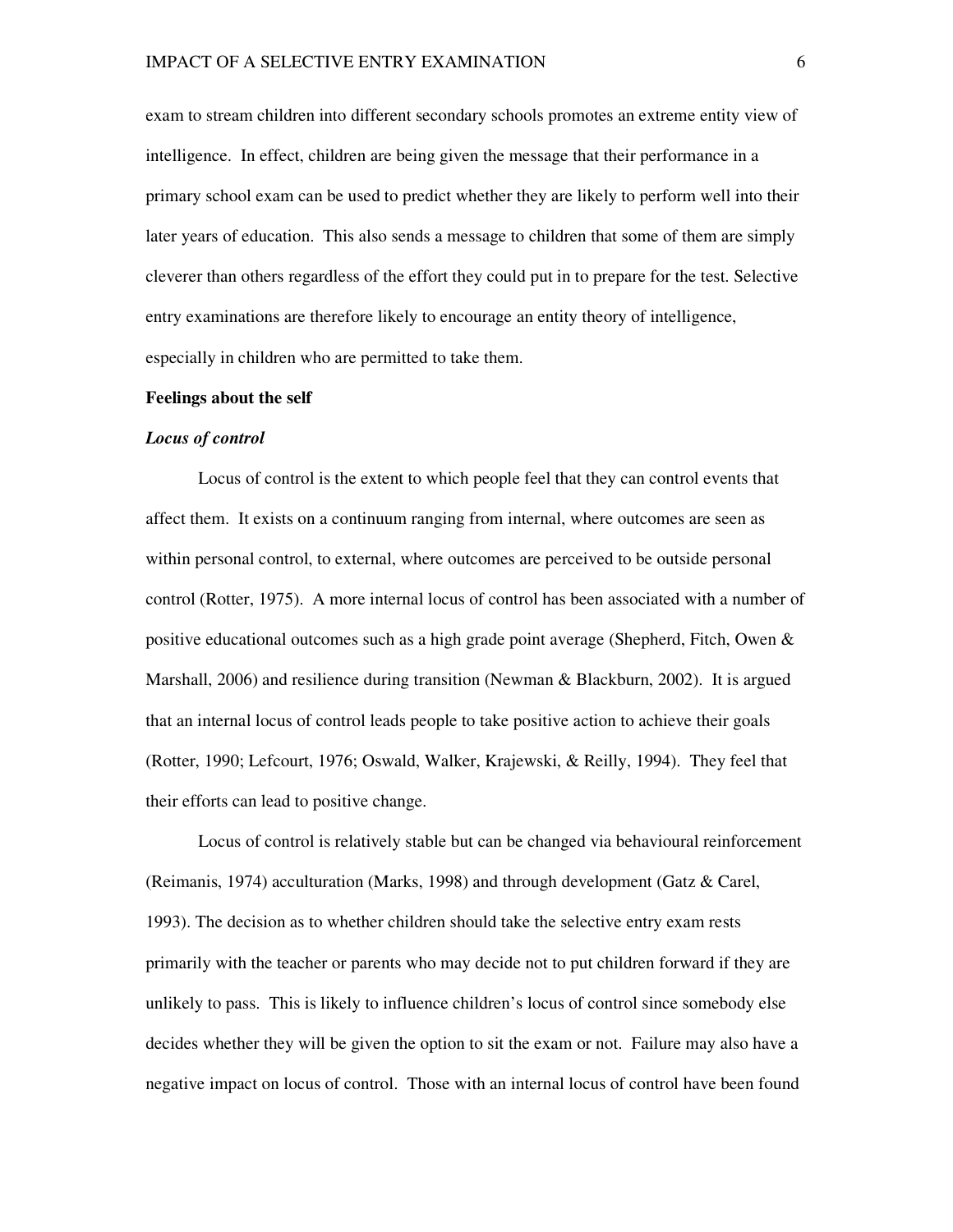to attribute failure to variables which they can control (e.g. effort and technique). Those with an external locus of control on the other hand often attribute failure to variables outside their control (e.g. luck; Rotter, 1966). However, it may also be that failure leads children to show a more external locus of control (Cunningham, Gerard & Miller, 1978). Therefore, passing the exam is likely to encourage a more internal locus of control compared to failing. Further, children who do not take the test are likely to have a more external locus of control compared to those who do.

#### *Self-esteem*

Self-esteem is defined as feeling competent to deal with challenges in life and being worthy of happiness (Branden, 1969). High self-esteem is linked to higher resilience in children (Gilligan, 2000). Children who have low self-esteem do not feel that they have the tools to cope with threats and challenges; they are consequently more vulnerable to negative responses to difficulties (Baumeister 1993). Low self-esteem has been identified as a risk factor during transitions (Newman & Blackburn, 2002). However, those with a healthy selfesteem may cope with the rigors of transition, and benefit in terms of academic and personal growth (Freudenthaler, Spinath & Neubauer, 2008).

It has long been theorised that the experience of failure will lead to negative outcomes such as increased feelings of helplessness (Mikulincer, 1994; Seligman, 1975) and a reduction in self-esteem (McFarland  $\&$  Ross, 1982). Research suggests that students show lower self-esteem on days in which they received lower grades than they would have liked (Crocker, Karpinski, Quinn, & Chase, 2003) and that this is particularly prevalent when their self-worth is contingent on their academic performance (Crocker & Wolfe, 2001). Children are often advised not to take the selective entry exam if their teachers or parents feel that they are likely to fail. It is therefore likely that being asked to take the exam will be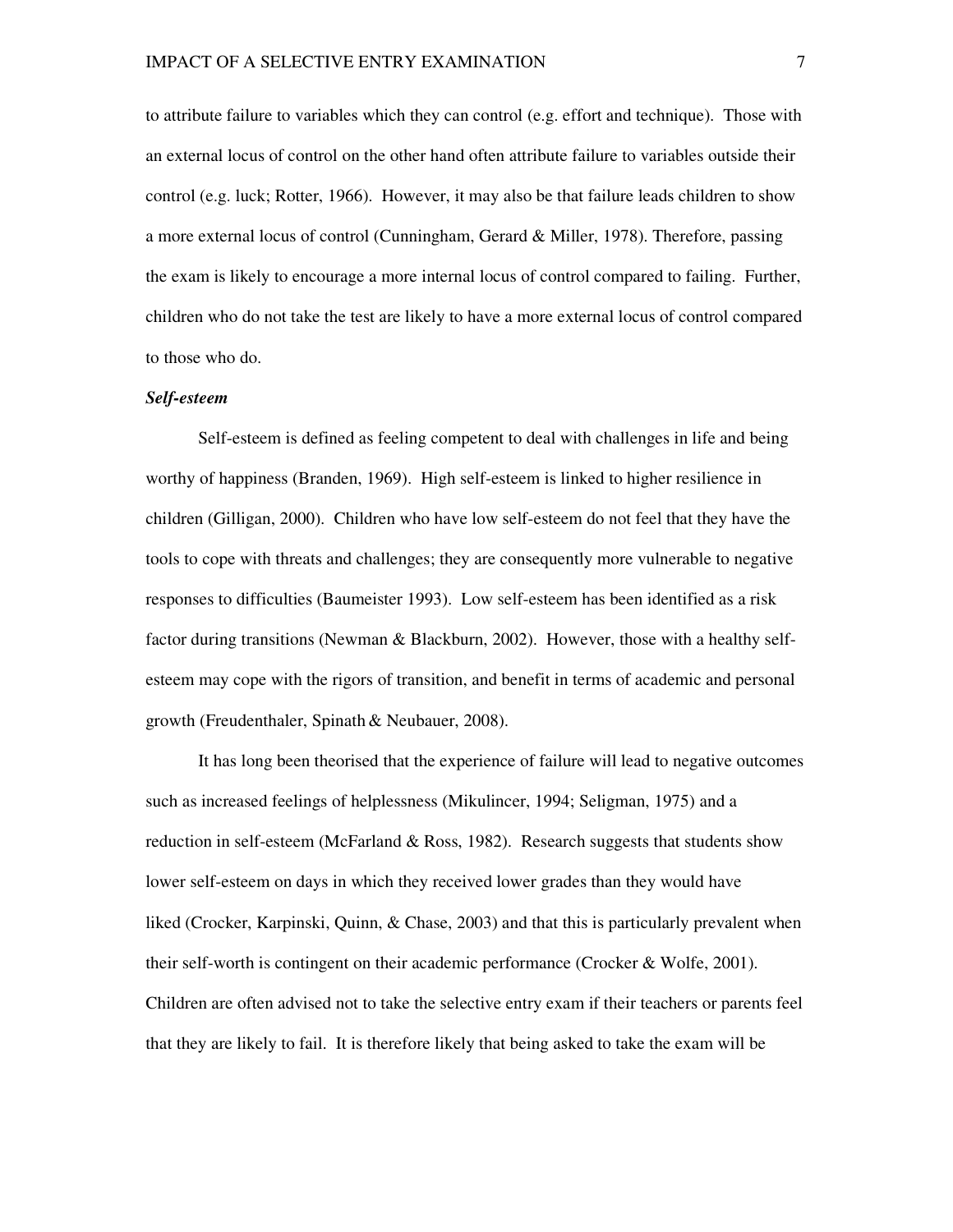associated with higher levels of self-esteem, but that failing the exam will be associated with lower levels of self-esteem.

#### **Feelings about school**

Thus far, discussion has mainly focused on feelings about the self. However, perceptions of the school system are also important during transition. Maintaining positive feelings about school is vital as it is strongly linked to engagement with secondary school and thus completion of school and long-term achievement (Skinner*,* Welborn & Connell, 1990). Those who do not maintain some positive feelings towards school and their teachers risk becoming disengaged, and this can have a negative effect on their performance and future choices (Wassell, Preston & Jones, 2007). Studies that have followed children across the transition from primary to secondary school have found that student-teacher relationships are rated as increasingly negative during this time and children who rate their relationships with teachers more negatively experience even greater disruption (Newman, Myers, Newman, Lohman & Smith, 2000). Furthermore, there tends to be a decline in children's liking for their school (Barber & Olsen, 2004) as well as their attachment to school and feelings of belonging (Newman, Newman, Griffen, O'Connor, & Spas, 2007).

Therefore it is important to understand what features of transition can lead to more negative perceptions of student-teacher and student-school relationships. It is likely that a selective entry examination may influence children's feelings about school before the transition even occurs, due to differential experiences of children in the same class. In particular, pupils who are asked to take the exam may feel encouraged and supported, and therefore experience positive feelings about the school and their teachers, compared to those who are not encouraged to take the exam. Passing the exam may also have positive impact on pupils' feelings about their school, compared to failure.

#### **The current research**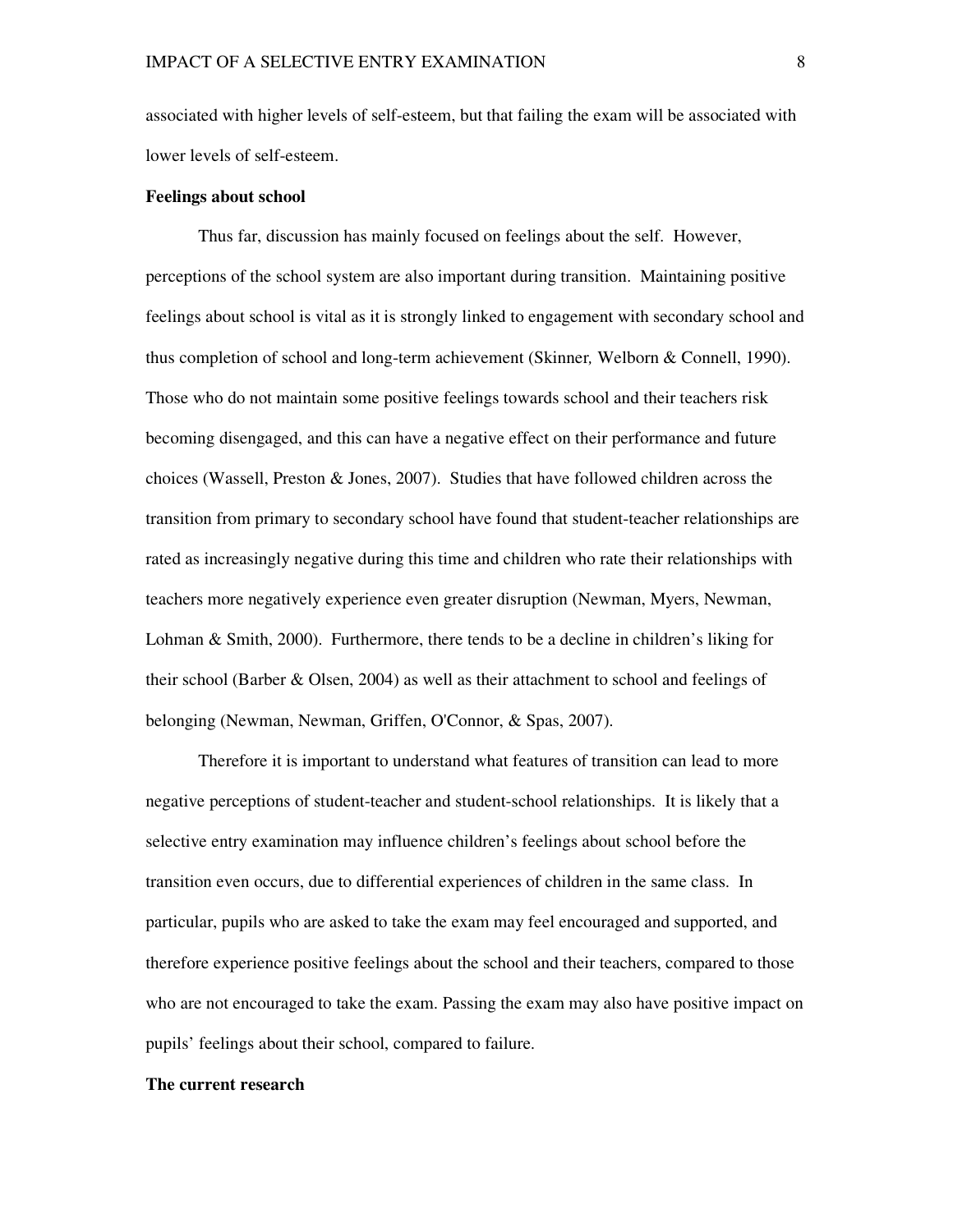The current study examined the impact of a selective secondary school exam on the experiences of children in the period leading up to transition. Children completed questionnaires measuring their perceptions of intelligence, feelings about the self (locus of control and self-esteem) and feelings about school at two different time points. Time 1 was when children had recently decided whether or not to take the exam and Time 2 was when children had recently received their results. It was hypothesised that:

- 1. *Theory of intelligence*: At Time 1, pupils who were taking the exam would be more likely to hold an entity theory of intelligence, and less likely to hold an incremental theory of intelligence, than those who were not taking the exam. At Time 2, pupils who had passed the exam would be more likely to hold an entity theory of intelligence, and less likely to hold an incremental theory of intelligence, than those who did not pass.
- 2. *Locus of control*: At Time 1, pupils who were taking the exam would show higher internal locus of control than pupils who were not taking the exam. At Time 2, pupils who had passed the exam would show higher internal locus of control than pupils who did not pass.
- 3. *Self-esteem*: At Time 1, pupils who were taking the exam would show higher levels of self-esteem than those who were not taking the exam. At Time 2, pupils who had passed the exam would show higher levels of selfesteem than those who did not pass.
- 4. *Feelings towards school*: At Time 1, pupils who were taking the exam would feel more positively about the school and teachers than those who were not taking the exam. At Time 2, pupils who had passed the exam would feel more positively about the school and teachers than those who did not pass.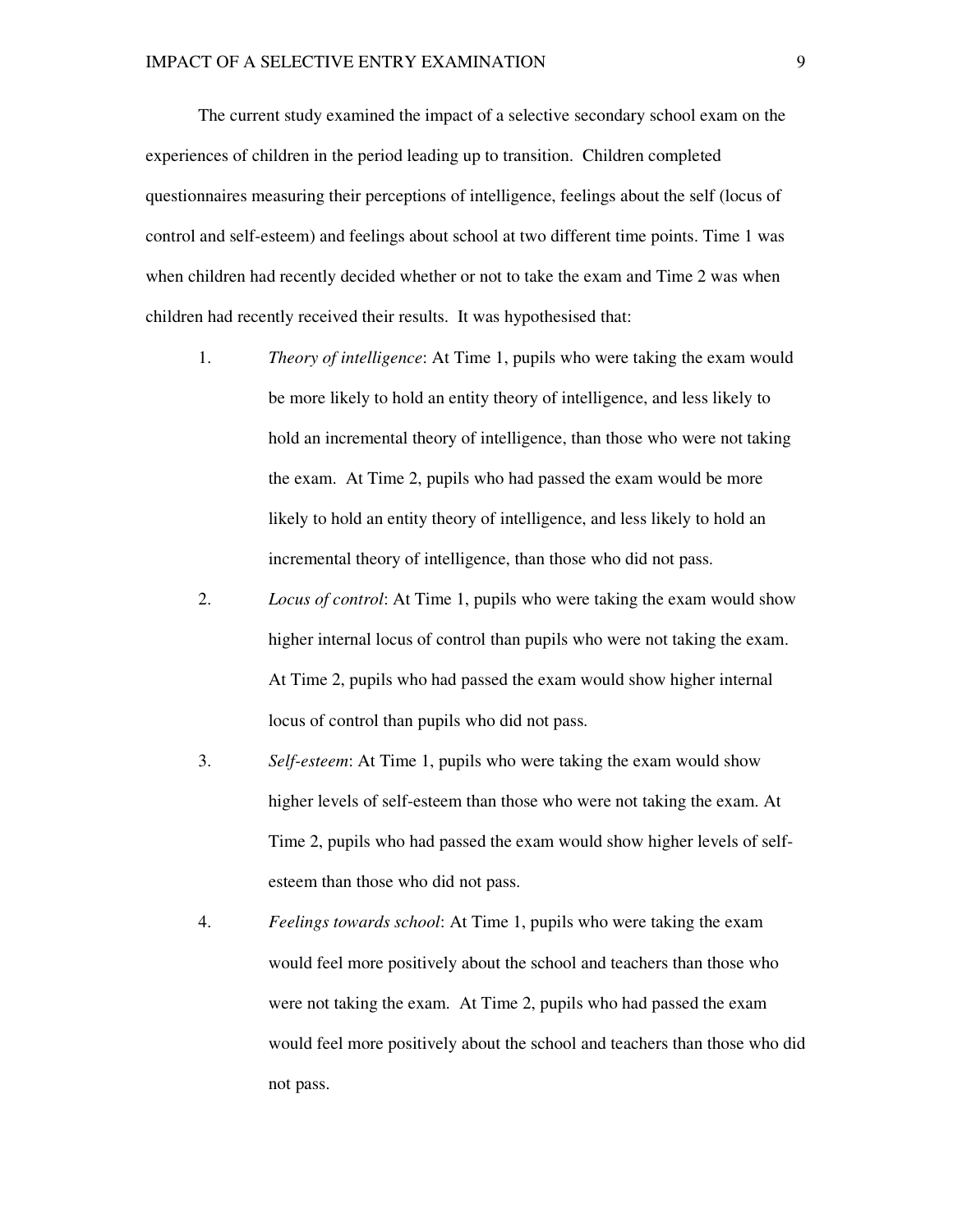#### **Method**

#### **Participants and design**

Letters were sent to seven schools in Kent that utilised selective testing (where the selective exam is called the "Kent Test"). These schools were chosen because they were coeducational and we also chose to approach schools from a range of towns across Kent. Perhaps due to the strong feelings that the Kent Test often evokes, only three of the schools elected to participate in the study. Across the three schools, there were 98 participants (54 boys and 43 girls). The majority of participants were White British (*N*=92) and all spoke English as their primary language. At Time 1 the mean age of participants was 9 years 11 months.

#### **Materials**

All children completed preliminary measures of age, gender and ethnicity. At Time 1, children were asked "Will you take the Kent Test?" and at Time 2 they were asked "Did you pass the Kent Test?" Children answered these questions by circling either "Yes" or "No". At each time, children also completed measures about their feelings concerning intelligence, the self (locus of control and self-esteem) and the school system (i.e. their school and teachers).

#### *Theory of intelligence*

Theory of intelligence was measured using Dweck's (1999) theory of intelligence scale, comprising six statements. Three advocated an entity theory (e.g., "You can learn new things but you can't really change your basic intelligence") and three advocated an incremental theory (e.g., "No matter how much intelligence you have you can always change it quite a bit"). Children were asked how much they agreed with each statement on a scale of 1 "strongly disagree" to 6 "strongly agree" ( $\alpha_{\text{entity}} = .76$ ;  $\alpha_{\text{incremental}} = 76$ ).

#### *Feelings about the self*

*Locus of control*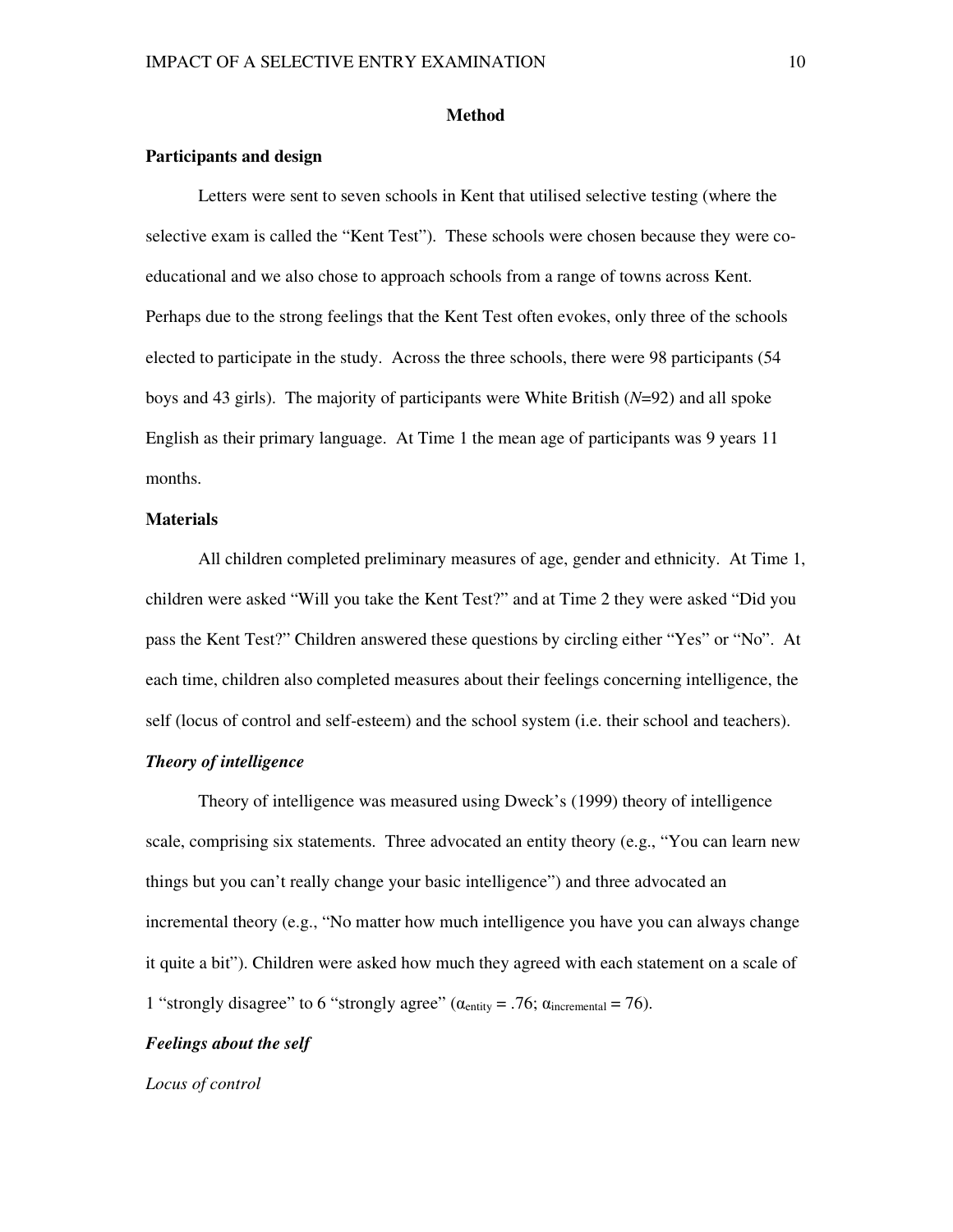The Nowicki-Strickland Locus of Control Scale (Nowicki & Strickland, 1971) shortened measure for children aged 6-12 indicates whether children feel that they control their lives or whether most of the things that happen to them are caused by other people or luck. It consists of 20 questions that are themed around control, such as "Are some kids just born lucky?" to which children responded "yes" or "no" ( $\alpha = .63$ ).

#### *Self-esteem*

Self-esteem was measured using the Piers Harris Children's Self-Concept Scale, Second Edition (Piers-Harris 2, 2002). The complete scale consists of 60 items measuring different kinds of self-esteem but was deemed too long for the purposes of this study and was therefore shortened. We removed measures related to popularity and physical appearance which were less relevant to this study and used only measures relating to freedom from anxiety, intellectual and school status, behavioural adjustment, happiness and satisfaction to produce a 26 item scale including statements such as "I am good in my schoolwork" to which children responded "yes" or "no"  $(\alpha = .84)$ .

#### *Feelings about school*

It was felt that many children would be unclear as to what the "school system" meant, so questions were phrased in terms of their teacher and school. Children were therefore asked: "How much do your teachers and school care about you?", "How much do your teachers and school care about your future?" and "How much do you like your teachers and school?". These questions were measured on a six-point scale ranging from "not at all" to "very much". These items were combined to create a single variable of "feelings about the school system"  $(\alpha = .79)$ .

#### **Procedure**

Informed consent was obtained from head teachers, parents and finally verbal consent was obtained from the children. At both Time 1 and Time 2, children were given the paper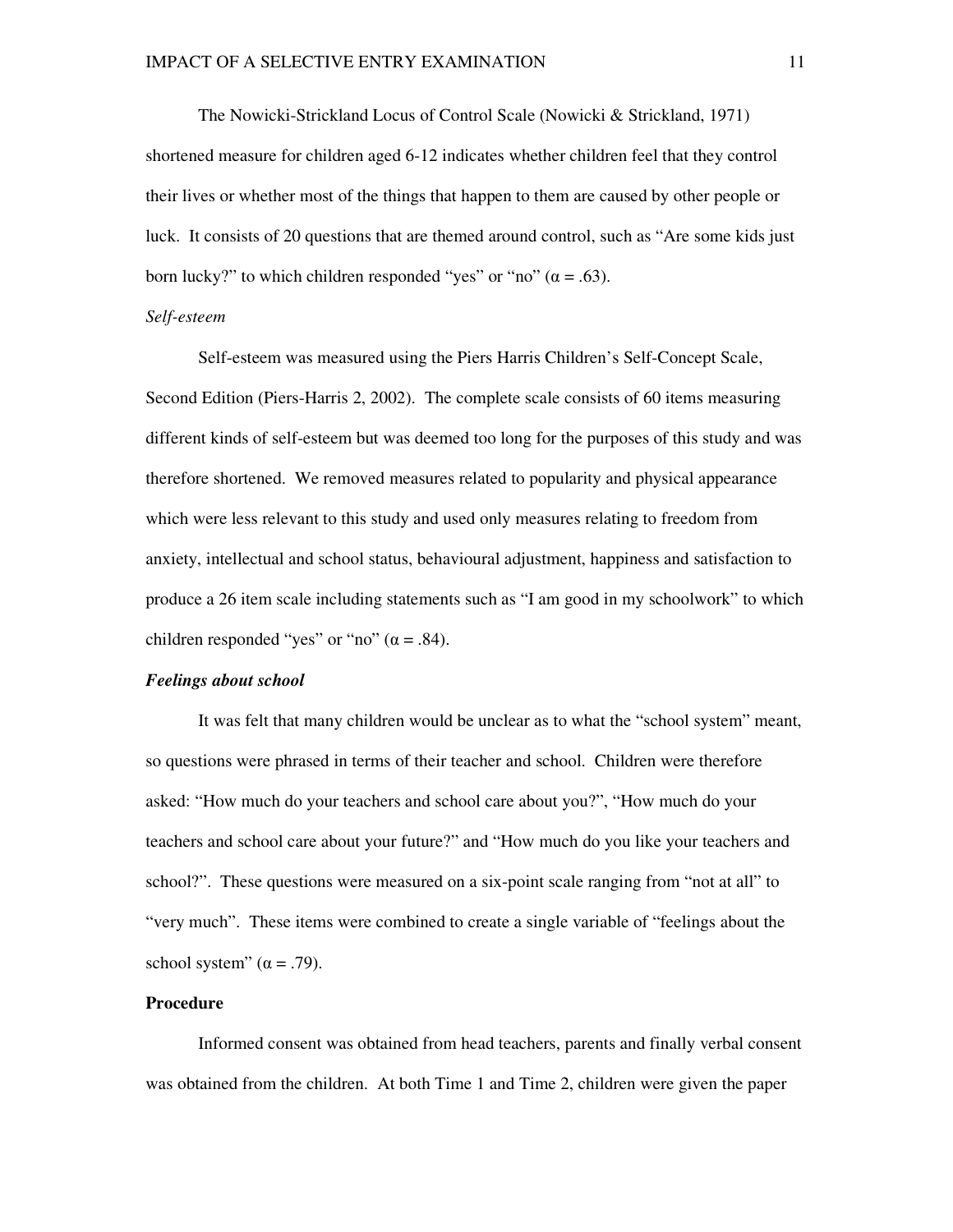questionnaires during class time and worked through them individually. Once they had completed the entire study children were also verbally debriefed, given a small gift and also given a written debrief to take home to their parents.

#### **Results**

Means and standard deviations are presented in Tables 1 (Time 1) and 2 (Time 2). In all analyses, a significance level of .05 was used.

#### *Theory of intelligence*

 At Time 1, 60 children intended to take the exam while 38 did not. An independent samples t-test indicated that children who intended to take the exam showed more of an entity theory of intelligence  $t(93) = 2.53$ ,  $p = .013$ , and less of an incremental theory of intelligence  $t(92) = -2.79$ ,  $p = .006$ , than those who did not intend to take the exam.

At Time 2, nineteen students passed, 41 failed and 38 did not sit the exam. One way ANOVAs indicated that those who passed the exam showed more of an entity theory of intelligence  $F(2, 97) = 3.25$ ,  $p = .043$ ,  $\eta^2 = .07$  and slightly less of an incremental theory of intelligence  $F(2, 97) = 3.01$ ,  $p = .054$ ,  $\eta^2 = .07$  than those who had not passed the exam, or who had not taken the exam. Planned contrasts comparing those who passed with both those who failed and those who did not take the exam (combined) showed that pupils who passed had higher levels of entity theory of intelligence  $t(95) = -2.45$ ,  $p = .016$ , and lower levels of incremental theory of intelligence  $t(95) = 2.44$ ,  $p = .017$ . Additionally, there were no significant differences between those who failed and those who did not take the exam: entity theory of intelligence  $t(77) = -0.732$ ,  $p = 0.720$ , incremental theory of intelligence  $t(77) = -0.299$ , *p* = .154. This supports Hypothesis 1.

#### *Locus of control*

At Time 1, an independent samples t-test revealed that children who intended to take the exam showed higher levels of internal locus of control,  $t(88) = 2.60$ ,  $p = .011$  than those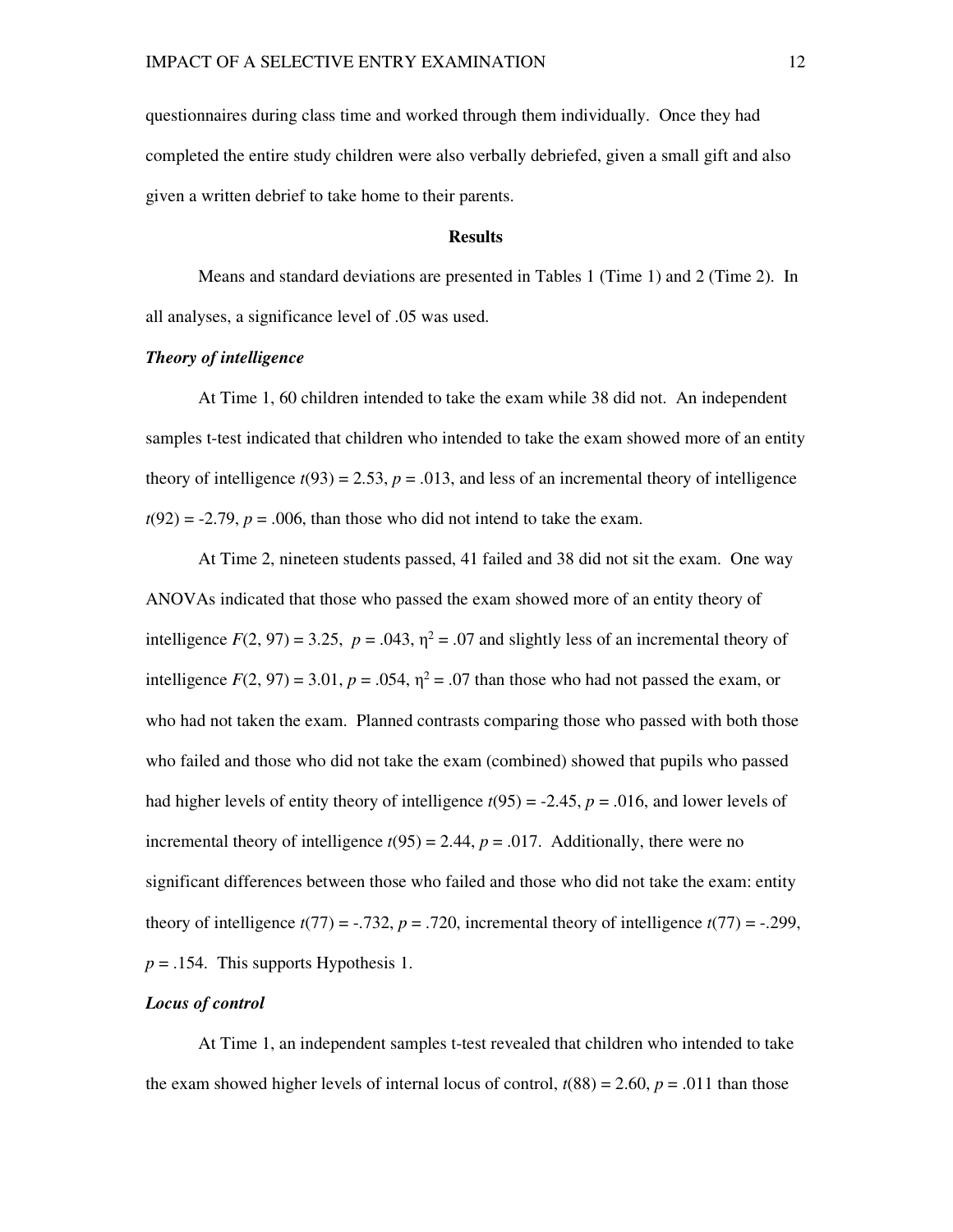who were not taking the exam. At Time 2, a one way ANOVA indicated that children who passed the exam showed a more internal locus of control  $F(2, 92) = 3.72$ ,  $p = .028$ ,  $\eta^2 = .11$ than those who did not pass the exam. Planned contrasts comparing those who passed with both those who failed and those who did not take the exam (combined) showed that pupils who passed showed a higher internal locus of control  $t(90) = -2.72$ ,  $p = .008$ . Again there were no differences between those who failed and did not take the exam  $t(73) = .076$ ,  $p =$ .606. This supports Hypothesis 2.

#### *Self-esteem*

At Time 1, an independent samples t-test revealed that children who intended to take the exam showed higher self-esteem,  $t(82) = 2.99$ ,  $p = .004$ , than those who were not taking the exam. At Time 2, a one way ANOVA indicated that children who passed the exam showed higher self-esteem,  $F(2, 88) = 5.47$ ,  $p = .006$ ,  $\eta^2 = .16$  than those who did not pass the exam. Planned contrasts comparing those who passed with both those who failed and those who did not take the exam (combined) showed that pupils who passed showed higher selfesteem  $t(86) = -2.98$ ,  $p = .004$ . However, there were no differences between those who failed and those who did not take the exam  $t(69) = 1.195$ ,  $p = .244$ . This supports Hypotheses 3.

#### *Feelings about school*

At Time 1, an independent samples t-test revealed that children who intended to take the exam felt more positive about the school system than those who were not taking the exam,  $t(94) = 2.74$ ,  $p = .007$ . This supports Hypothesis 4.

However, contrary to Hypothesis 4, at Time 2 a one way ANOVA illustrated that there was no difference between children who passed, failed and did not pass in terms of perceptions of the school system  $F(2,97) = .98$ ,  $p = .378$ .

#### *Changes over time*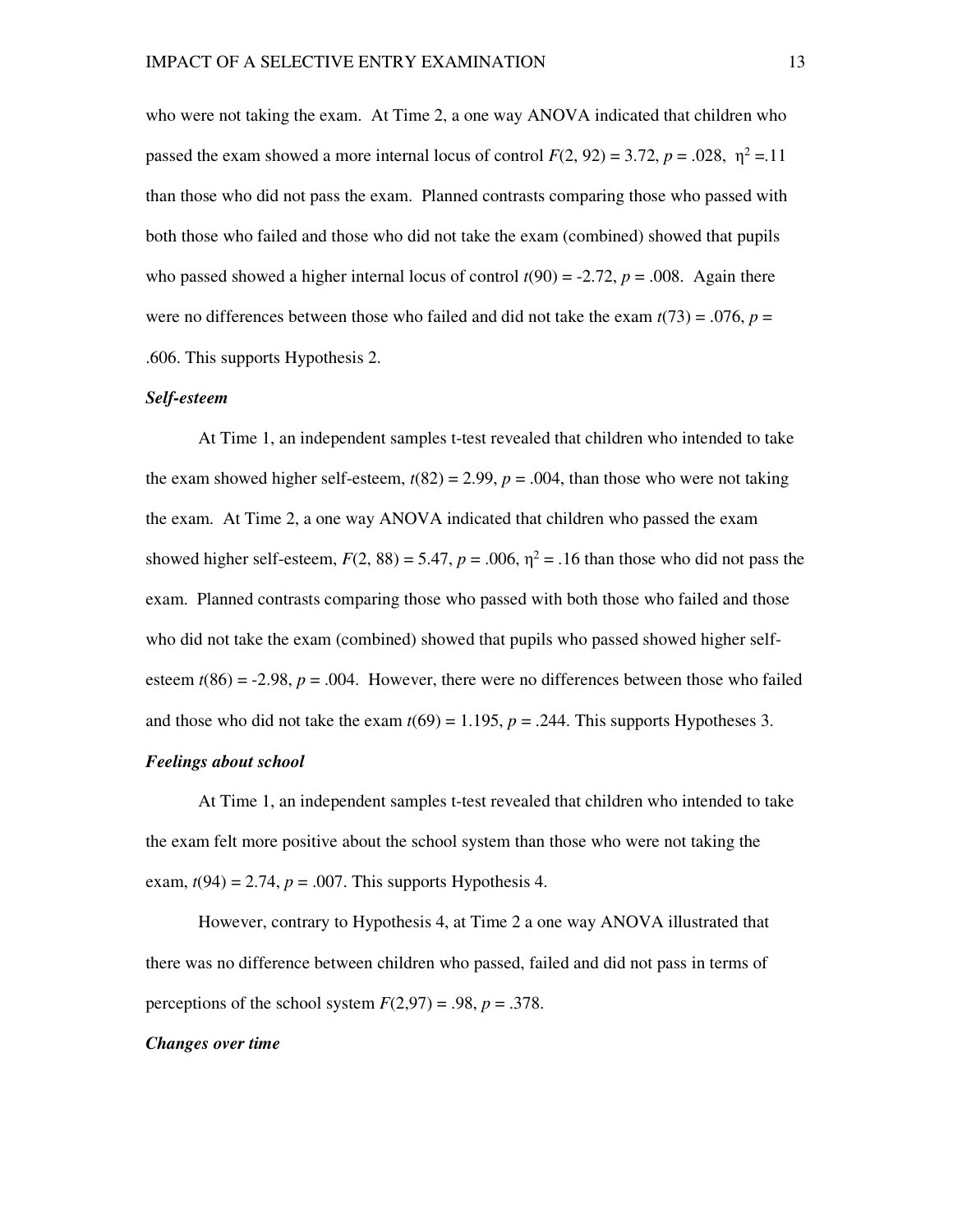Changes from Time 1 to Time 2 were not significant for any variables, according to paired samples t-tests. Additionally, experiences within the exam system (passing, failing or not taking the exam) did not influence changes over time, according to a repeated measures ANOVA. Overall, these findings suggest that failing and not taking the exam led to similarly negative outcomes in terms of feelings about the self. However, both were equally likely to lead to the development of an adaptive incremental theory of intelligence.

#### **Discussion**

As predicted, the intention to take the selective exam was associated more with an entity theory and less with an incremental theory of intelligence. Additionally, children who passed the exam showed more of an entity theory and less of an incremental theory of intelligence than those who failed or did not take the exam. Those who intended to take the exam showed a more internal locus of control, and those who passed also showed a more internal locus of control. Children who intended to take the exam showed higher self-esteem. Similarly, those who passed showed higher self-esteem. Children who intended to take the exam felt more positive about the school system. Thus far, all findings supported our hypotheses. However, contrary to Hypothesis 4 there were no differences between those who had passed the exam and those who had failed or not taken the exam in terms of their feelings about school. Importantly, there were no significant differences between those who failed the exam and those who did not take the exam, which suggests that both have a similarly negative impact on children's feelings about the self and about school.

Approaching transfer to secondary school is often stressful for children (West et al., 2010; Tobbell, 2003) and transition can lead to negative outcomes such as a drop in performance (Galton et al., 2003) and reduced academic motivation (Wigfield et al., 1991). However, the period before the transition is also vital, and the current findings suggest that children's feelings about themselves and the school system begin to change even before they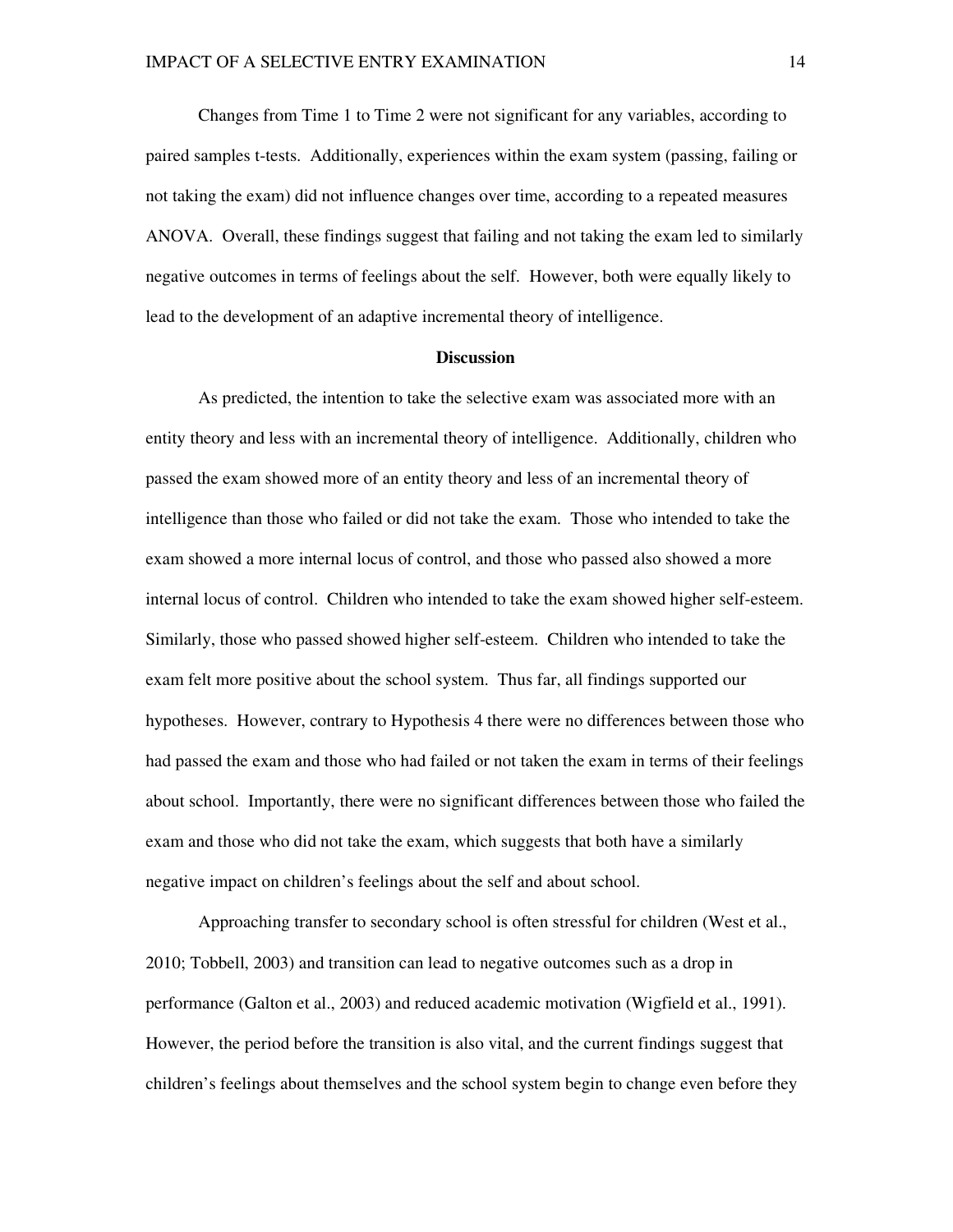undergo transition. Feeling positive about the self is important during this transition as children with high self-esteem are more likely to show resilience in the face of change (Gilligan, 2000), and those who have an internal locus of control are also likely to take positive action to help make their transition a more positive experience (Rotter, 1990).

The current results suggest that not taking the exam may be associated with negative feelings about the self. Children who did not take the exam showed lower self-esteem and in addition, they showed a more external locus of control. Within this group, it is impossible to know which pupils made the choice not to take the exam and which were told not to take it, but regardless of this, the negative effects of not taking the exam are evident. Furthermore, pupils who failed and who did not take the exam showed similarly negative feelings about the self, and both felt considerably more negative than those who passed the exam. There may be significant negative consequences for these children concerning how they experience the transition to secondary school (Gilligan, 2000; Rotter, 1990), potentially making a challenging time even more difficult for these children. Many previous studies have examined how educational professionals can promote an easier transition to secondary school, such as by identifying children who are more at risk of a poor transfer experience (Galton, Gray & Ruddock, 1999) and evaluating interventions to ease the transition (Evangelou, Taggart, Sylva, Melhuish, Sammons & Siraj-Blatchford, 2008). However, this research suggests that a transfer system that involves a selective entry test may already have a negative impact on all the children who fail or do not take the exam.

Additionally, previous research suggests that children who feel positive about the school system are more likely to maintain engagement in the system and are therefore more likely to perform well in secondary school (Newman et al, 2007). The current research suggests that the selective entry exam led children who did not take the exam to feel more negative about the school system, than those who did take the exam. This is understandable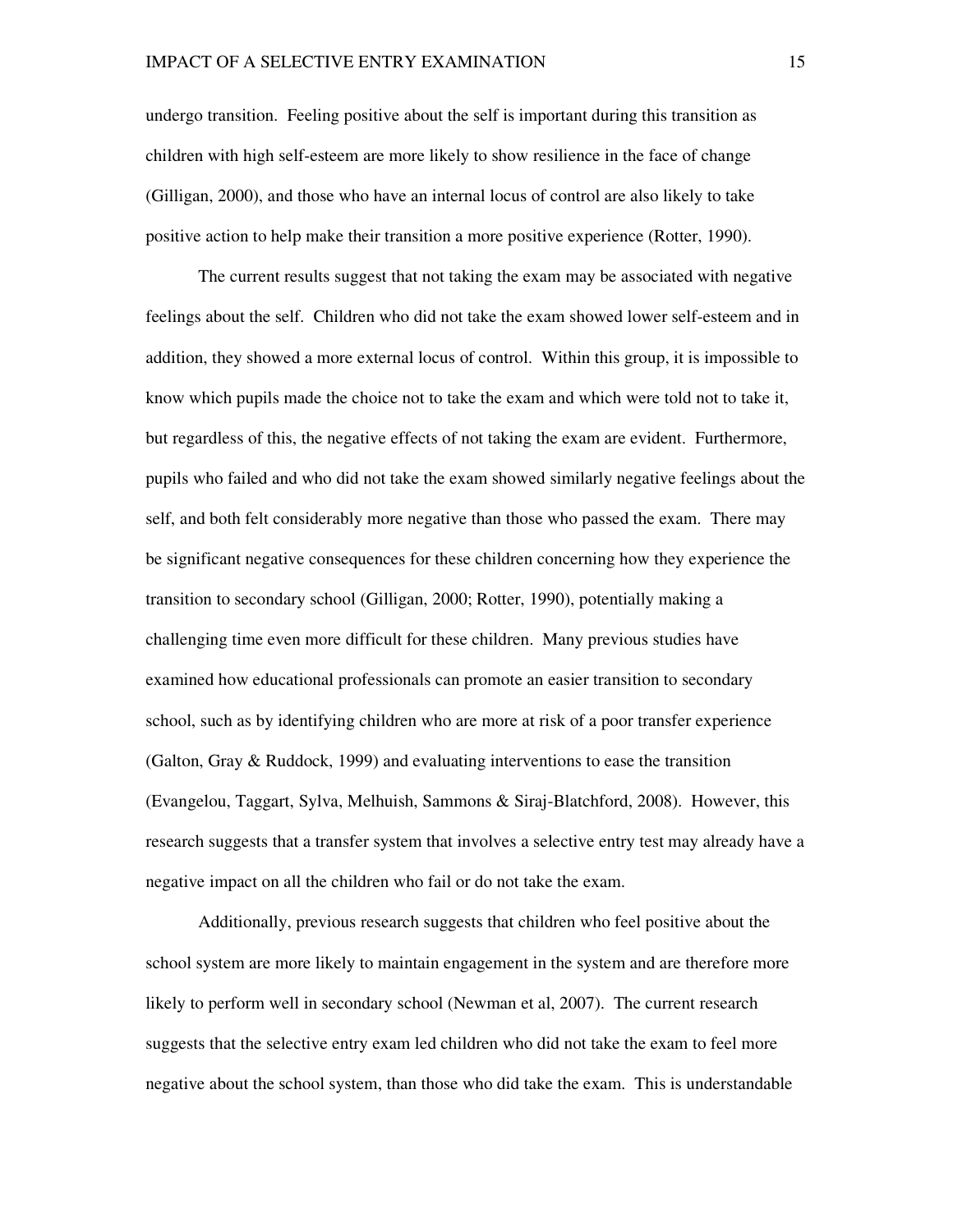perhaps because they were being left "behind" other pupils who did take the exam. However, once children had taken the exam they felt equally positive about the school system regardless of their own experience. Perhaps time reduced any negative feelings that may have been present in those who did not take the exam. Although this is not supported by significant changes in any of the three groups, there was a regression towards the mean, which could indicate why this difference was not significant at Time 2.

However, although children who passed the exam showed positive outcomes in terms of feelings about the self, they were also more likely to hold an entity theory of intelligence and less likely to hold an incremental theory. This, as previously discussed, may have a lasting negative impact on children's performance in secondary school, being associated with performance goals and a negative response to failure (Dweck, 1999; Dweck, et al., 1995), which is particularly problematic during transition.

Therefore, not taking, or failing the selective exam was associated with children feeling more negative about themselves which may lead them to feel more negative about the upcoming transition to secondary school and also less able to cope with the transition when they leave primary school. Abolishing the use of the selective entrance exam and instead using regular measures of student progress may be a better way to decide who will attend grammar schools. This would mean that the differences between children's results would be less visible within the class, as there are simply 'levels' and not a cut-off mark for passing or failing. This may therefore perhaps negate the detrimental effect of not taking the exam or failing.

Additionally, taking the exam was associated with a higher entity view of intelligence, which may make it more difficult to succeed in secondary school. Those who failed or did not sit the exam were more likely to hold an incremental theory and thus may cope better with the academic challenges of secondary school. Streaming children based on regular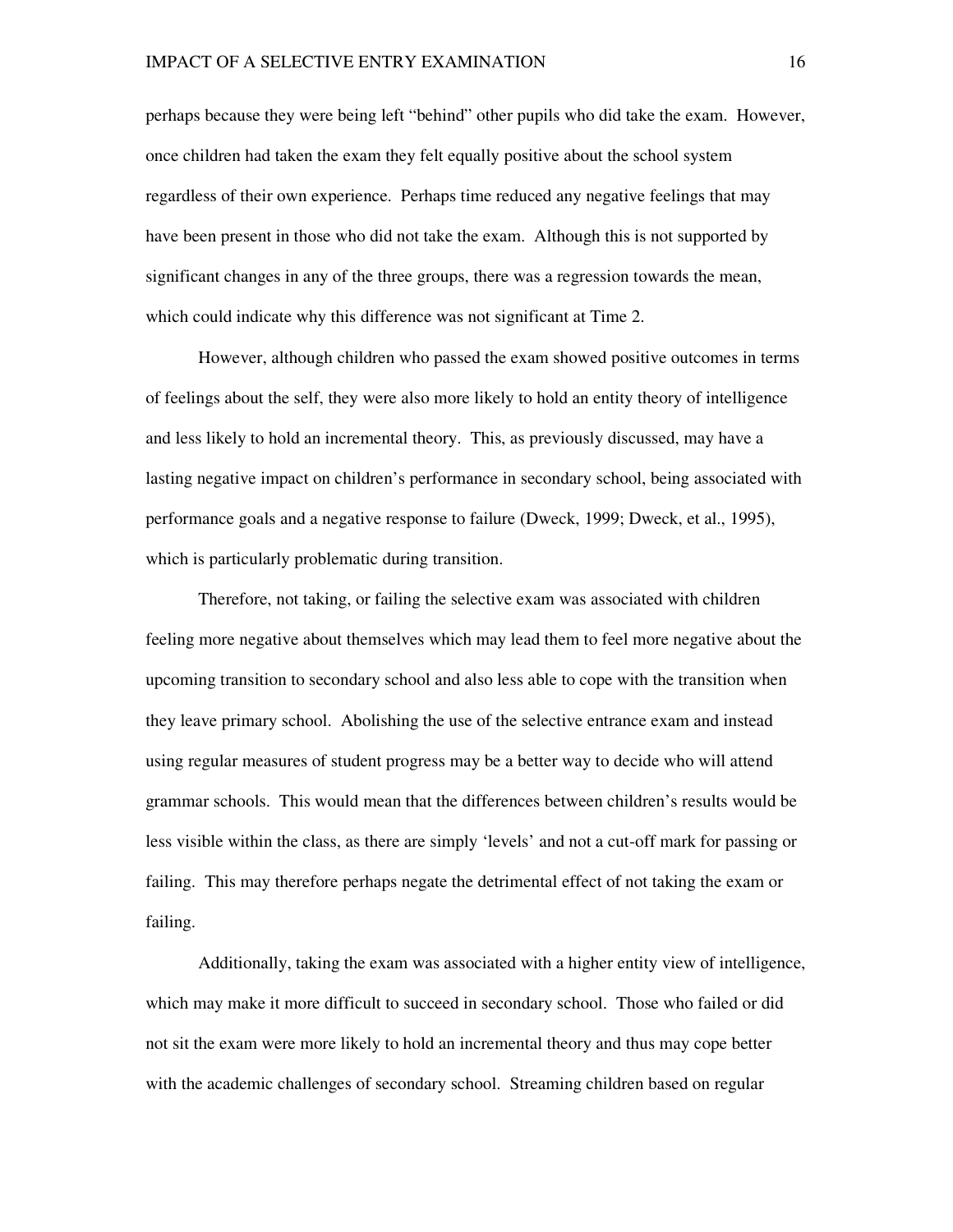progress scores may also negate this effect. If all children are tested in the same way, they may be more likely to view the tests as examining effort and technique rather than innate ability. Giving everyone the chance to take the tests means that everyone could perform well, thus promoting a more incremental view of intelligence.

The first selective secondary school entry test, known as the Eleven Plus, was originally developed to tap natural ability and to therefore give all students the opportunity to attend the best secondary schools, rather than those who could afford extra tutoring (Vernon, 1957). However, it is clear that a number of children do receive tutoring for current selective entry exams (Bunting & Mooney, 2001). Those children who receive tutoring also tend to perform better in the exam (Bunting & Mooney, 2001; Egan & Bunting, 1991). Furthermore, many of the parents who do pay for external tutoring for their children are employed in nonmanual occupations (West, Noden  $& Edge$ , 1998) suggesting that upper and middle class children are more likely to be able to afford extra tutoring which can help their children to pass the exam and secure positions in the higher performing grammar schools. Supporting this idea, the percentage of children receiving free school meals in grammar schools is not representative of their local areas and in 2007, was as low as one-fifth of their local area (Department for Children Schools and Families, 2008). This is not to say that the geographical streaming system does not suffer from similar problems. Indeed, research suggests that many middle class parents move home to live in the catchment areas for better performing schools and areas with better schools are found to have markedly higher house prices (Gibbons & Machin, 2008; Black & Machin 2010). Therefore, the impact of privilege in education is still clear regardless of the type of streaming system. Thus, perhaps basing the streaming on regular progress scores, giving all students the opportunity to sit the exams and devoting extra class time to coaching could help children have a more equal opportunity of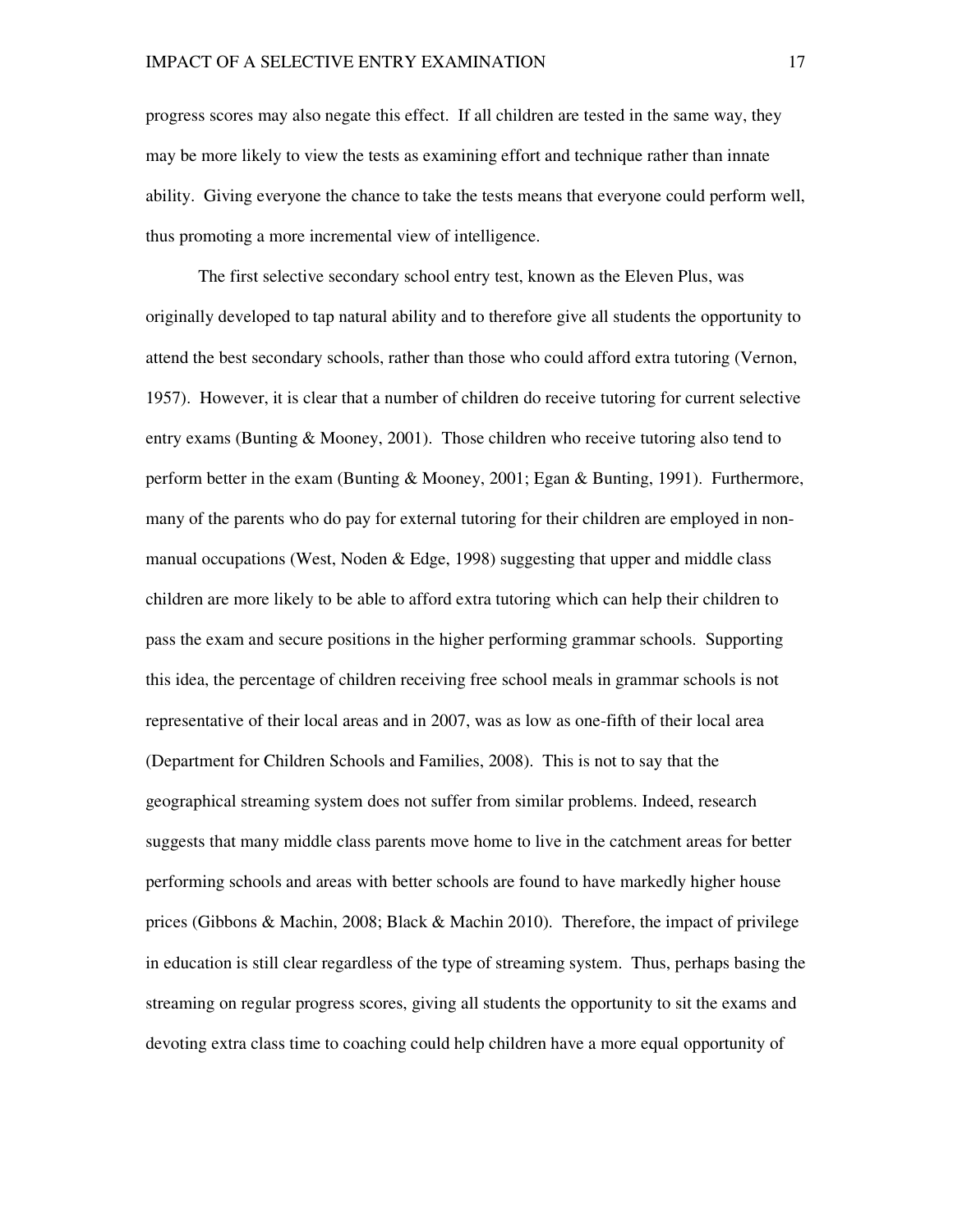passing. This may also help to minimise the 'entity' view of intelligence since it would be clear that all children could perform well with effort, good techniques and extra coaching.

A limitation of the current research was that it only examined children's feelings before they made the transfer to secondary school. It is important to follow children into secondary school and examine how they actually experience the transfer. Much research on transition is not longitudinal and either focuses on children looking forward or looking back on transition, which can be problematic as it is difficult to predict how one will feel or to recall exactly how one has felt at a particular time (West, Sweeting & Young, 2010). Therefore, future research could examine whether those who passed the exam maintained their positive feelings about themselves across the transition and whether this led to an easier transfer experience.

Furthermore, in this study we worked with children when they had recently decided whether they would take the exam or not. There were significant differences on the dependent measures between those who intended to take the exam and those who did not intend to take the exam even at Time 1. It could be argued that the results of this study are a consequence of children's different levels of attainment rather than a result of their experience with the Kent Test. This is perhaps unlikely since previous research suggests that it is pupils who hold an incremental theory of intelligence who show higher performance levels (Blackwell, Trzesniewski, & Dweck, 2007). Nevertheless, attainment should be an important factor to consider in future research. It would therefore be useful to begin working with children earlier in the academic year to examine how knowledge of the exam and early discussions influence feelings about the exam, school and the self. Working with children across a longer time period would give a more complete picture of the long-term impact of the selective entrance exam from early discussions to examining how children cope with the transition and perform in secondary school. This longer term analysis would also allow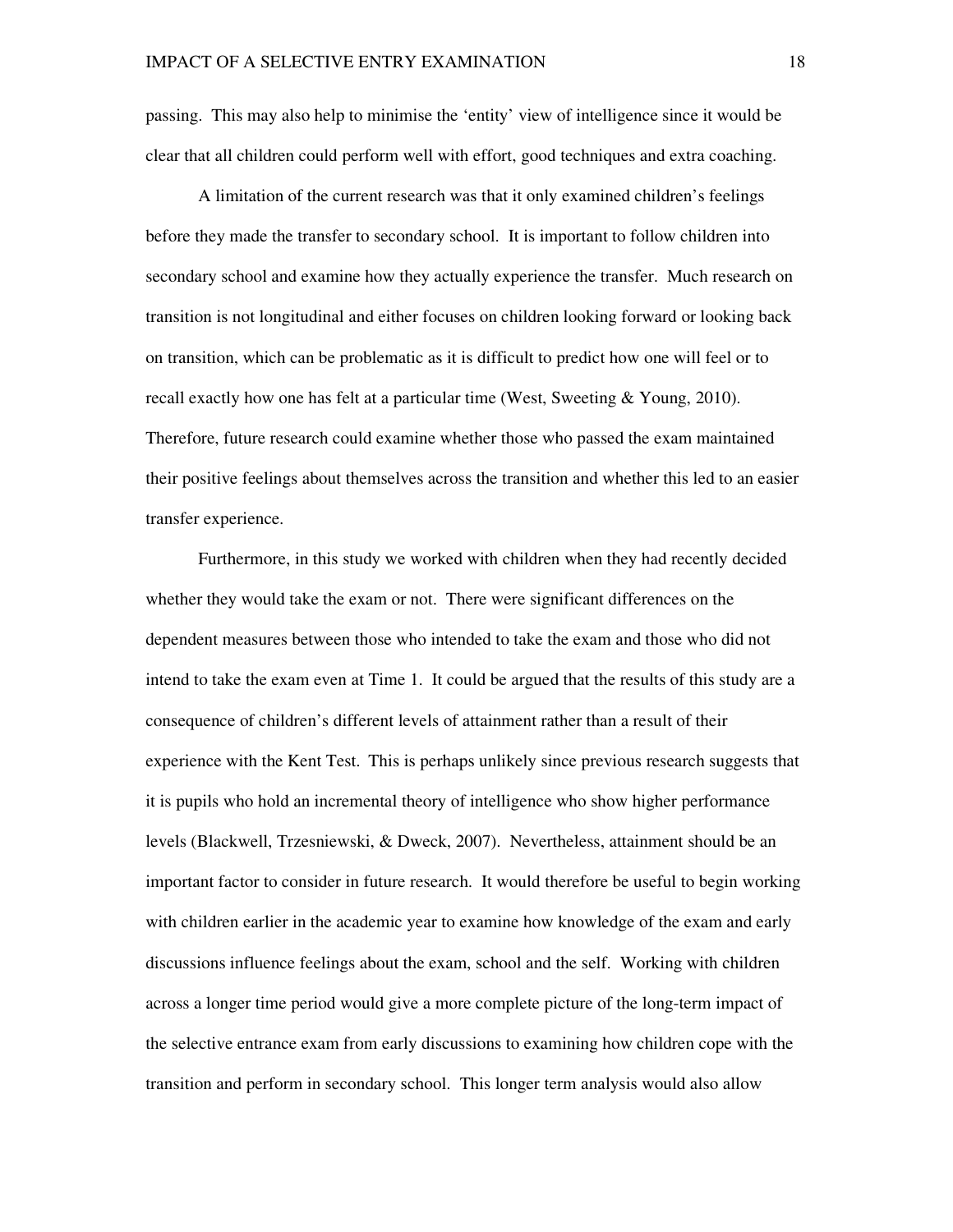researchers to examine changes over time. The current study did not find changes over time in any of the variables examined, perhaps due to the fact that we only tested children once they had decided whether to take the exam, or perhaps due to a relatively small sample size in each group, which is another limitation of this research. Therefore, future research could examine changes over a longer time period with a larger sample.

In addition, future research could examine children's feelings about the selective testing by using alternative methodologies. In particular, interviews and focus groups may be used to allow a deeper exploration of the complex feelings experienced by the young children who are confronted with the test. Whilst the survey method allows researchers to work with larger groups and generalise across settings, interviews and focus groups would generate richer data to explore more multifaceted questions about the impact of selective testing on children.

 Results from this research have implications beyond the Kent Test and similar selective secondary school entry exams. Children are sometimes encouraged not to take exams that teachers do not think they are likely to pass as they feel that failure would be a negative experience (Thompson, Davidson, & Barber, 1995; Dweck 1999). However, our results suggest that not taking the exam leads to equally negative outcomes as actually failing. It would therefore be valuable to further examine the impact of being advised to take lower levels of papers. Previously, secondary school exams taken in the fourth year of secondary school in Britain (GCSEs) involved a tiered system where students would take higher or lower level papers based on their expected grades. This led to difficult decisions as to which tier of paper students should complete if they were on the borderline. For example, a student who is predicted to achieve a grade C or D may be encouraged to try for the higher tier, but if they failed to pass this paper then they would not receive a GCSE in the subject. In contrast, if they took the lower tier paper, even if they achieved full marks they could not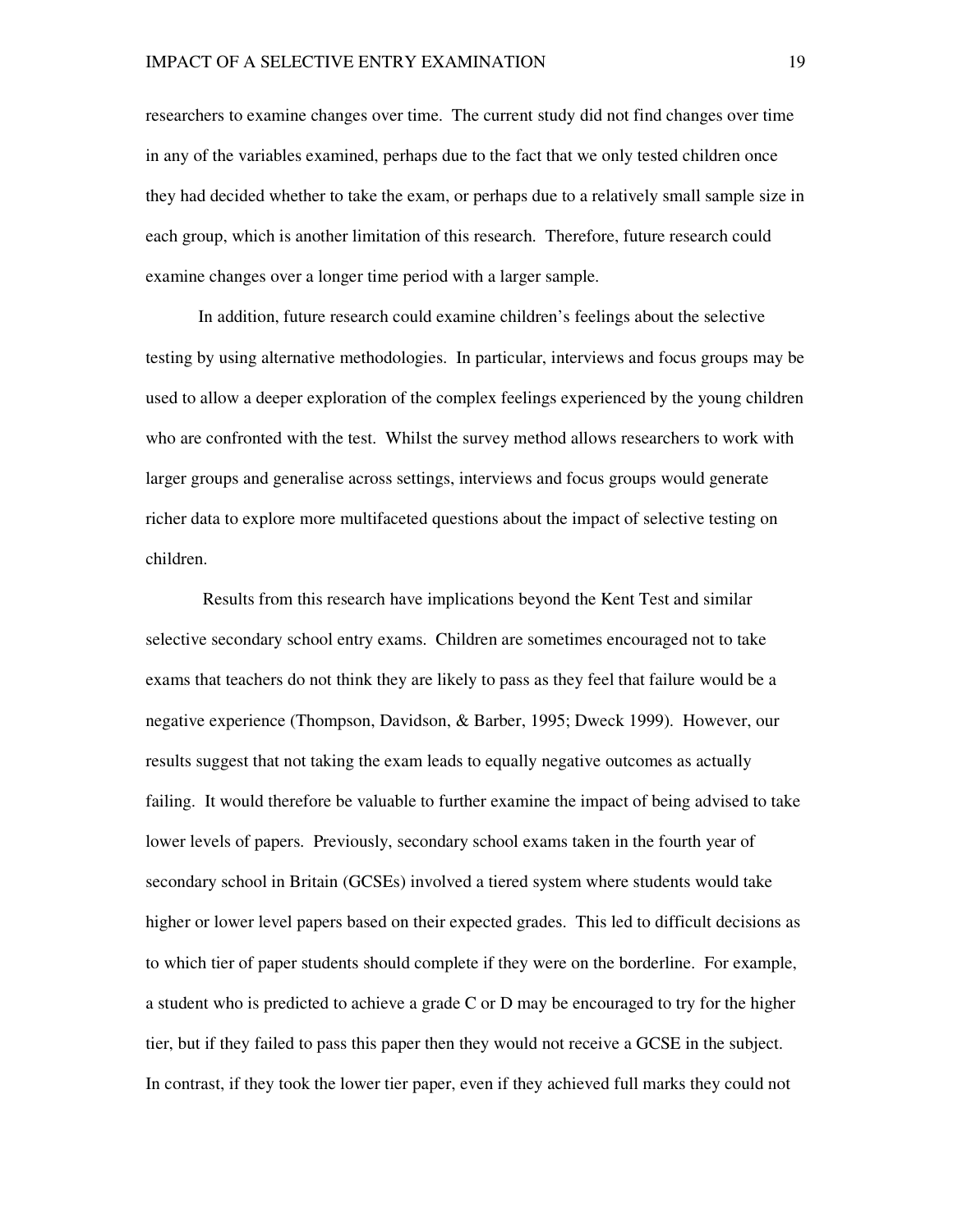achieve a high grade. This has led to a move towards non-tiered papers and as of 2015 certain GCSE subjects, offered by some exam boards, will be non-tiered, such as English language and literature (OCR, 2015). However, Maths and some other subjects will remain tiered in order to stretch the most able students and allow the less able students to demonstrate their skills. Tiered papers are thought to lead to students working towards achievable goals. However, being told not to sit higher papers may lower students' expectations of themselves, and those of their teachers, which may in turn set them on a path to low achievement (Farkas, Grobe, Sheehan & Shaun, 1990; Rosenthal & Jacobson, 1966). Tiering requires teachers to make overt their expectations of student performance and this expectation is then released to the student, which also raises issues for the consequential validity of the exams (Elwood & Murphy, 2002). Tiered systems may also have differential consequences for different sub groups of children (Stobart, White, Elwood, Hayden & Mason, 1992). For example, teachers are more likely to encourage boys to take higher tiers of maths papers than girls and children from ethnic minority groups are also more often entered into lower tiers (Gillborn & Youdell, 2000). These effects are particularly strong in maths, which is the subject in which tiers are remaining (Elwood & Murphy 2002). This suggests that tiered papers can lead to a lack of parity between students. Our results echo this, in that children who did not take the selective exam and those who failed felt equally negative. This again suggests that perhaps all children should be able to sit non-tiered exams in order to lead to equality and higher aspirations for all. However, further research is needed in order to examine the impact of tiered exams, not only on performance, but on students' feelings about themselves and aspiration levels for the future.

In summary, the results of this study suggest that children's feelings about intelligence, themselves, and school can be very different depending on their experience of a selective entry exam for secondary school. A greater understanding is needed of how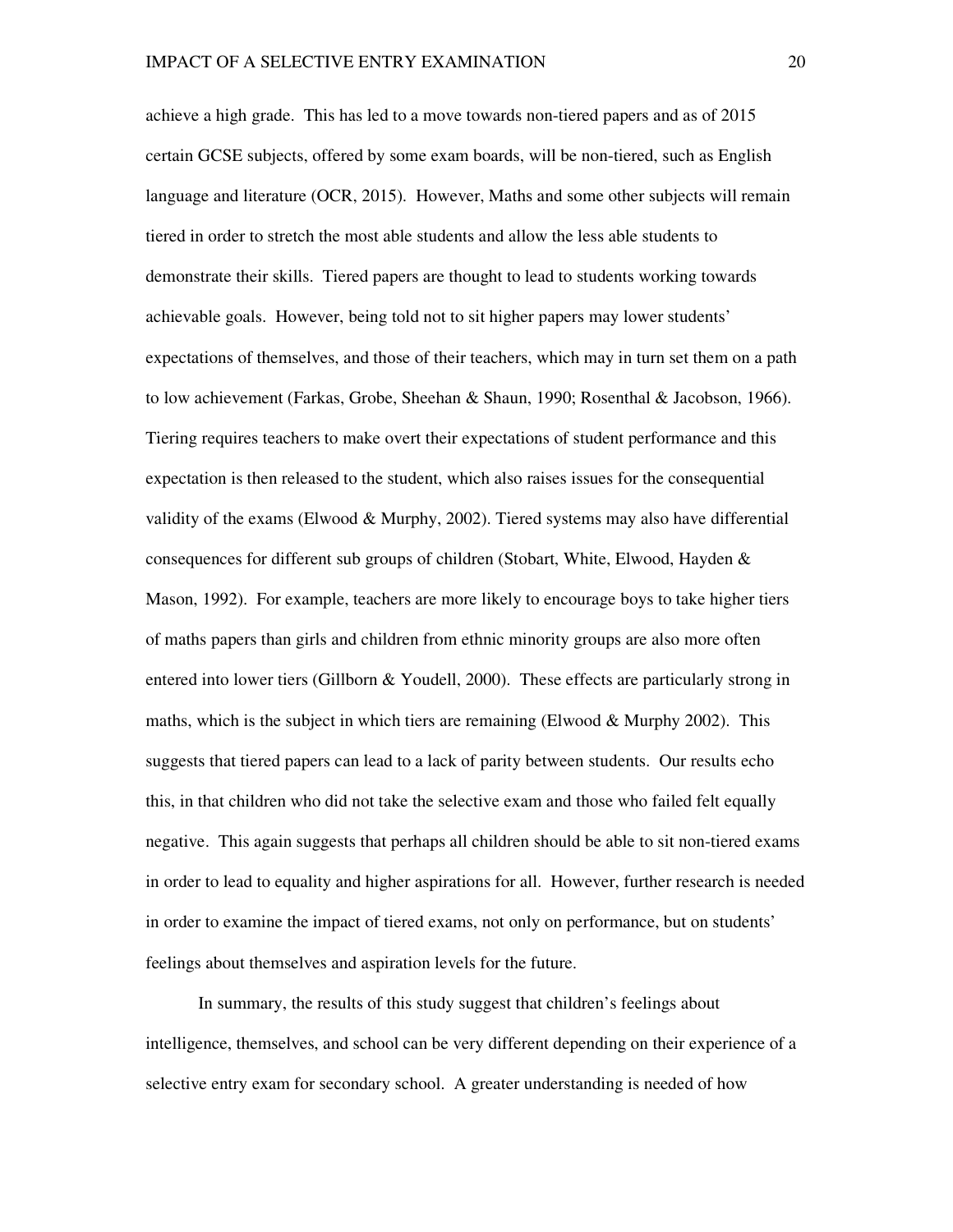transition systems influence children's feelings and ability to cope with the transition. This will allow researchers to understand what factors are associated with negative outcomes and in turn what can be done at an institutional level to minimise negative experiences and maximise positive experiences for all children. Furthermore, these results suggest that not taking a selective exam may have similarly negative consequences to failing, which has implications not just for secondary school entry but also other exams in later schooling.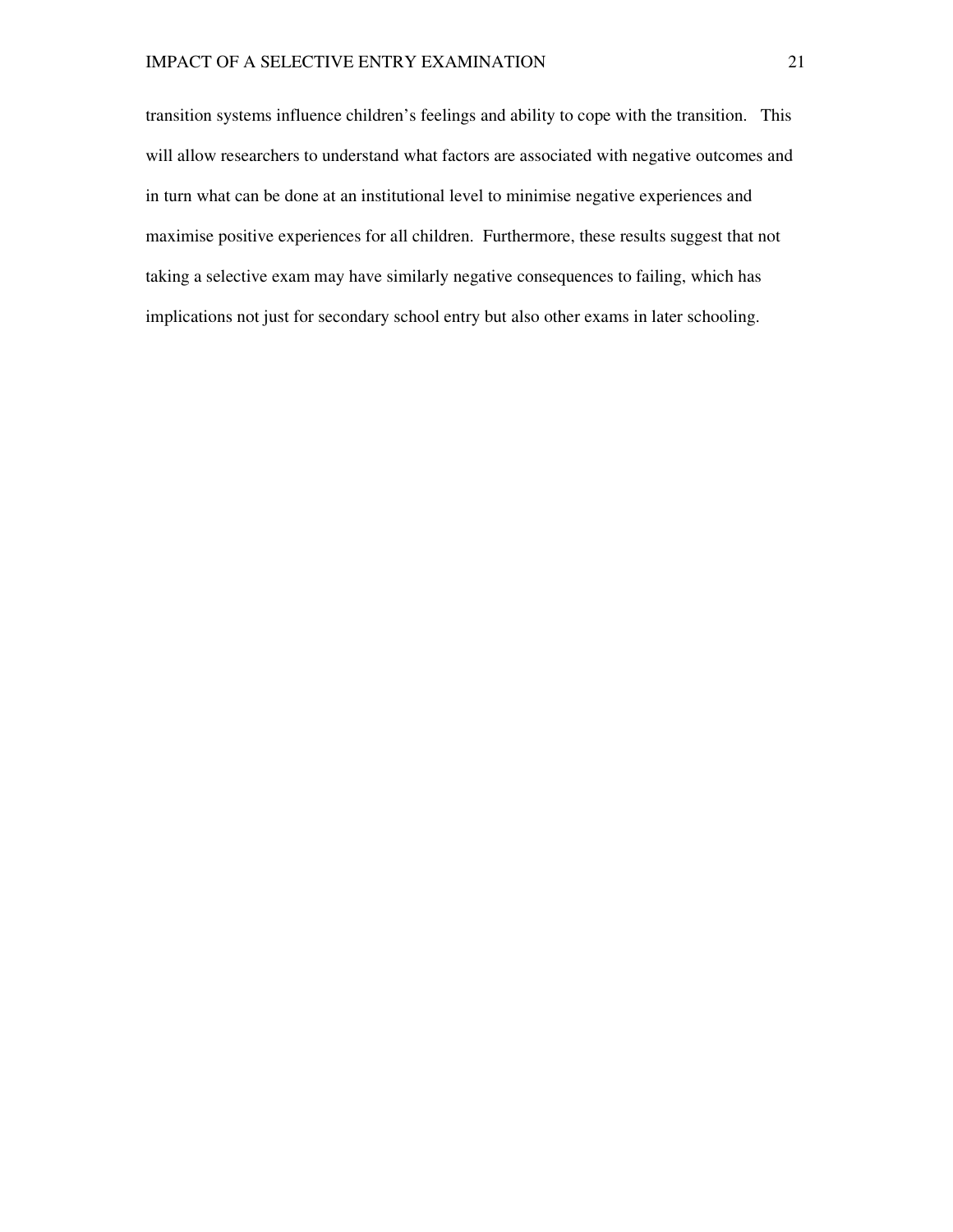#### **References**

- Akos, P. (2002). Student perceptions of the transition from elementary to middle school. *Professional School Counseling, 5,* 339-345.
- Aronson, J., Fried, C. B., & Good, C. (2001). Reducing the effects of stereotype threat on college students by shaping theories of intelligence. *Journal of Experimental Social Psychology, 38,* 113-125.
- Barber, B. & Olsen, J. (2004). Assessing the transitions to middle and high school. *Journal of Adolescent Research, 19*, 4-23.
- Baumeister, R. F. (1993). *Self-esteem: The puzzle of low self-regard.* New York: Plenum.
- Black, S. & Machin, S. (2010). *Housing Valuations of School Performance.* In E. Hanushek, S. Machin and L. Woessmann (Eds.) Handbook of the Economics of Education, Amsterdam: Elsevier.
- Blackwell, L. S., Trzesniewski, K. H., & Dweck, C. S. (2007). Implicit theories of intelligence predict achievement across an adolescent transition: a longitudinal study and an intervention. *Child Development*, *78*, 246–63.
- Branden, N. (1969). *The Psychology of Self-Esteem: A New Concept of Man's Nature.* Los Angeles: Nash Publishing.
- Brown, J., & Armstrong, R. (1982). The structure of pupils' worries during transition from junior to secondary school. *British Educational Research Journal, 8,* 123-131.
- Bunting, B. P. & Mooney, E. (2001). The effects of practice and coaching on test results for educational selection at eleven years of age. *Educational Psychology, 21*, 243-253.
- Burgess, S., Dickson, M. & Macmillan, L. (2014). Selective schooling systems increase inequality. *Department of Quantitative Social Science. Working Paper 14-09.*
- Cotterell, J. L. (1986). *Adjustment to secondary school.* In M. B. Youngman (Ed.), Midschooling transfer: Problems and proposals (pp. 66-86). London: Nelson-NFER.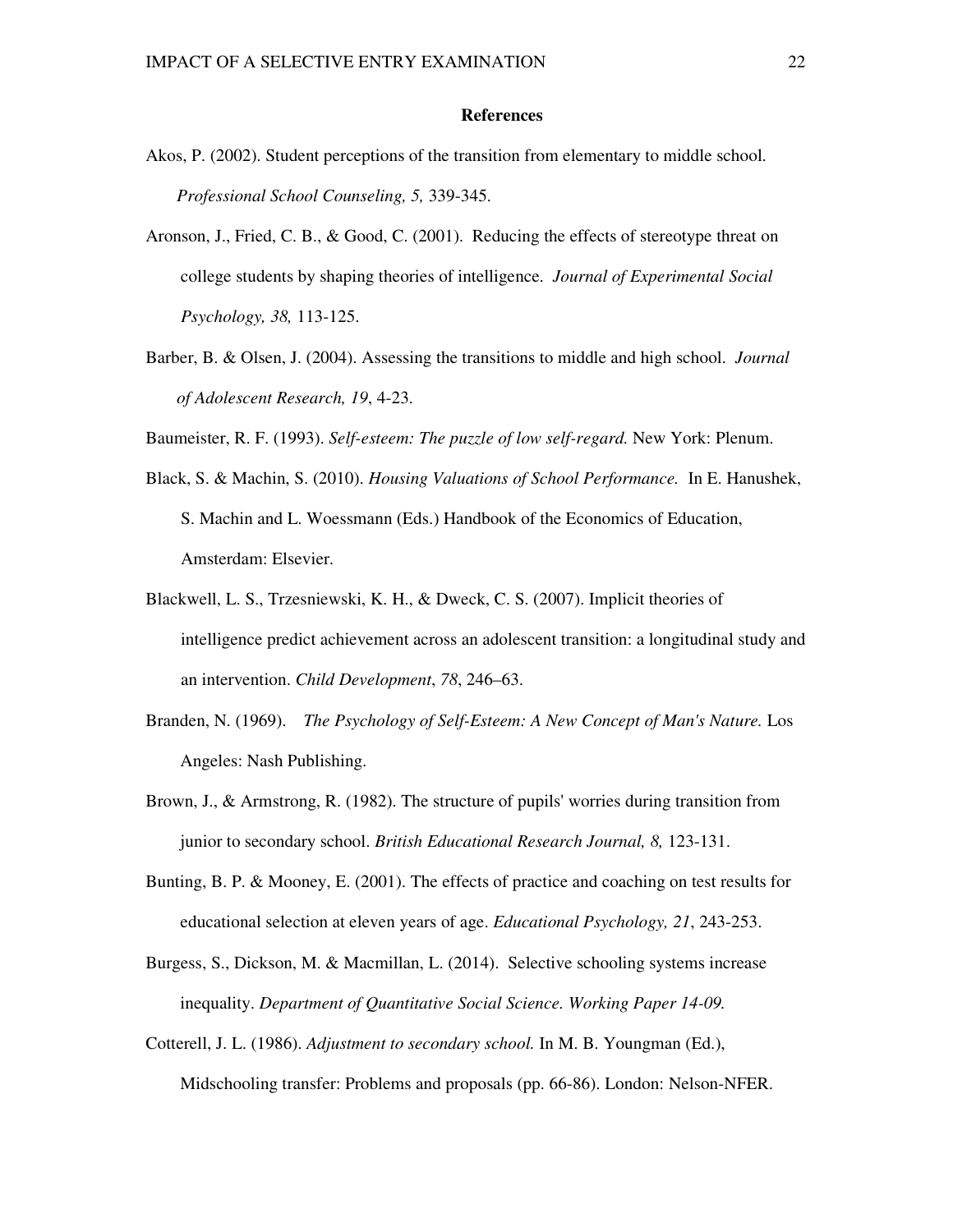- Crocker, J., Karpinski, A., Quinn, D. M., & Chase, S. (2003). When grades determine selfworth: Consequences of contingent self-worth for male and female engineering and psychology majors. *Journal of Personality and Social Psychology, 85,* 507-516.
- Crocker, J., & Wolfe, C. T. (2001). Contingencies of self-worth. *Psychological Review, 108,* 593-623.
- Cunningham, J. D., Gerard, H. B., Miller, N. (1978). Effects of success and ailure on children's perceptions of internal-external locus of control. *Social Behaviour and Personality: An International Journal, 6,* 1-9.

Douglas, J. (1964) *The Home and the School* London: MacGibbon and Kee.

- Dweck, C.S. (1999). *Self-theories: Their role in motivation, personality and development.*  Philadelphia: Psychology Press.
- Dweck, C. S., Chiu, C., & Hong, Y. (1995). Implicit theories and their role in judgments and reactions: A world from two perspectives. *Psychological Inquiry, 6,* 267-285.
- Eccles, J. S., & Midgley, C. (1989). Stage– environment fit: Developmentally appropriate classrooms for young adolescents. In C. Ames & R. Ames (Eds.), Research on motivation in education: Vol. 3. Goals and cognitions (pp. 13– 44). New York: Academic Press.
- Egan, M. & Bunting, B. (1991). The effects of coaching on 11+ scores. *British Journal of Educational Psychology, 61,* 85-91.
- Elwood, J. & Murphy, P. (2002). Tests, tiers and achievement: gender and performance at 16 and 14 in England. *European Journal of Education, 37,* 395-416

Evangelou, M., Taggart, B., Sylva, K., Melhuish, E., Sammons, P. & Siraj-Blatchford, I. (2008), Effective Pre-school, Primary and Secondary Education 3-14 Project (EPPSE 3-14): What Makes a Successful Transition from Primary to Secondary School? Research Report No. DCSF-RR019. Nottingham: DfES Publications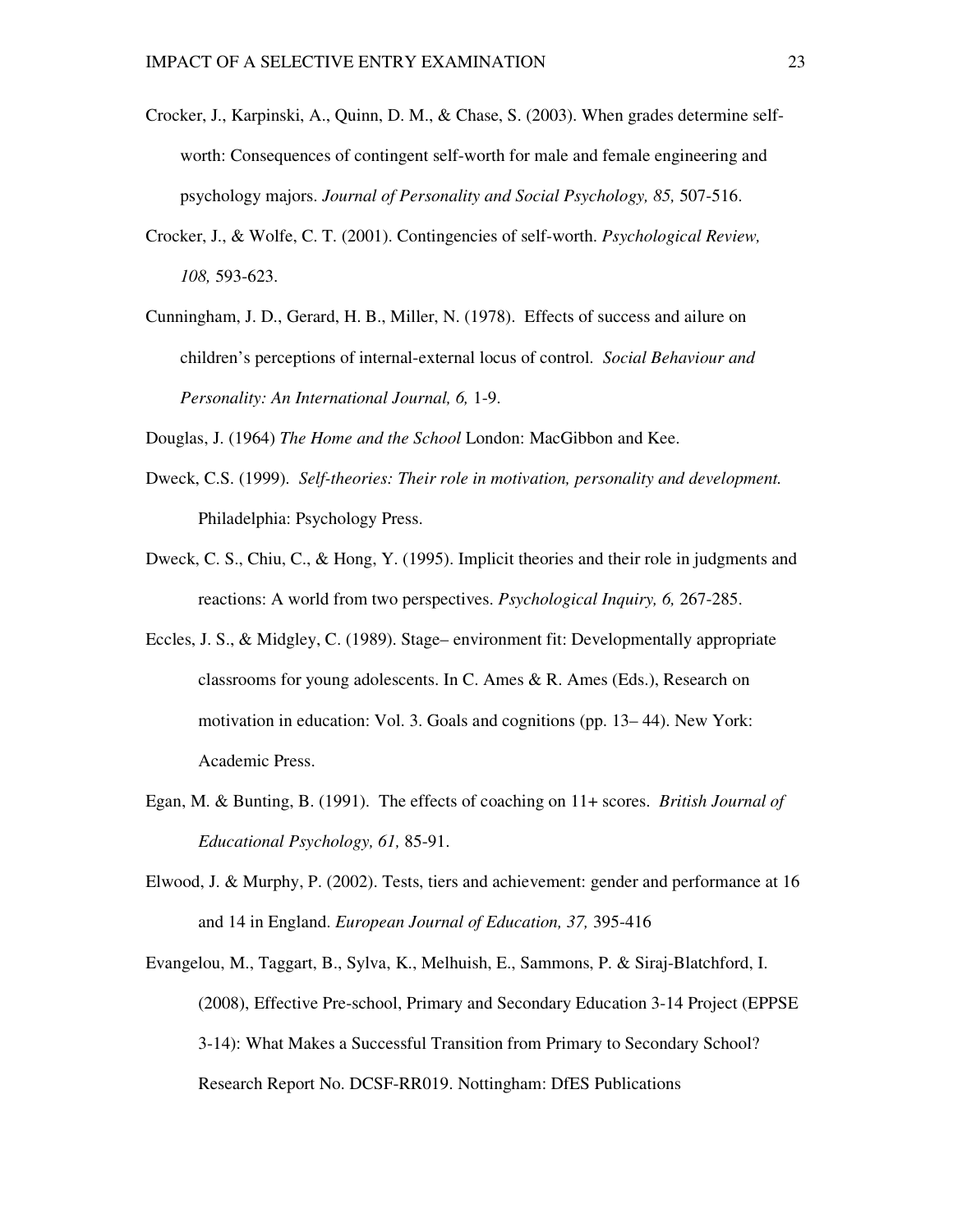- Farkas, G., Grobe, R. Sheehan, D. & Shaun, Y. (1990). Cultural Resources and School Success: Gender, Ethnicity, and Poverty Groups within an Urban District. *American Sociological Review 55,* 127–142.
- Freudenthaler, H. H., Spinath, B., & Neubauer, A. C. (2008). Predicting school achievement in boys and girls. *European Journal of Personality, 22,* 231-245.
- Galton, M. Gray, J. & Ruddock, J. (1999). *The Impact of School Transitions and Transfers on Pupil Progress and Attainment.* Research Report RR 131 (London, DfEE).
- Galton, M., Morrison, I., & Pell, T. (2000). Transfer and transition in English schools: Reviewing the evidence. *International Journal of Educational Research*, 33, 341-363.
- Gatz, M. & Karel, M. J. (1993). Individual change in perceived control over 20 years. *International Journal of Behavioral Development 16,* 305–322.
- Grammar School Statistics (2015). Paul Bolton. Briefing paper number 1398. Retrieved November 2015 from: http://www.parliament.uk/briefing-papers/SN01398.pdf
- Gibbons, S. & Machin, S. (2008). Valuing School Quality, Better Transport and Lower Crime. *Oxford Review of Economic Policy, 24,* 99-119.
- Gillborn, D. & Youdell, D. (2000). *Rationing education: Policy, practice, reform and equality.* Buckingham: Open University Press.
- Gilligan, R. (2000). Adversity, resilience and young people: The protective value of positive school and spare time experiences. *Children and Society, 14,* 37-47.
- Gutman, L. M., & Midgley, C. (2000). The role of protective factors in supporting the academic achievement of poor African American students during the middle school transition. *Journal of Youth and Adolescence, 29,* 223-248.
- Heyman, G.D., Dweck, C.S. (1998). Children's thinking about traits: Implications for judgments of the self and others. Child Development, 64(2). 391-403.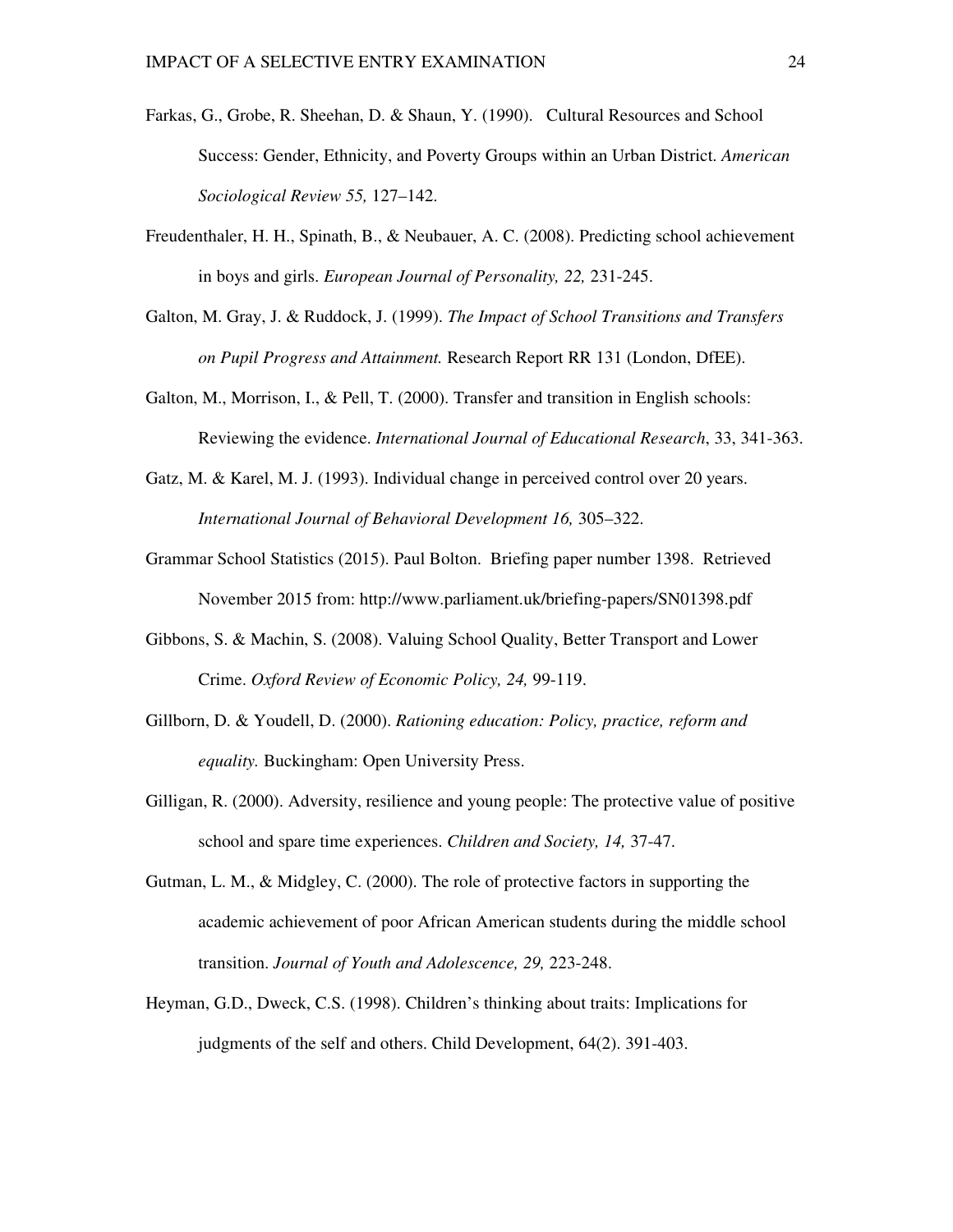- Hong, Y., Chiu, C., Dweck, C. S., Lin, D. M. S., & Wan, W. (1999). Implicit theories, attributions, and coping: A meaning system approach. *Journal of Personality and Social Psychology*, *77*, 588–599.
- Jackson, B. and Marsden, D. (1962) *Education and the Working Class.* London: Routledge and Kegan Paul.
- Jennings, K. & Hargreaves, D. J. (1981). Children's Attitudes to Secondary School Transfer. *Educational Studies, 7,* 35-39.

Kent County Council, 2010

- Lefcourt, H. (1976). *Locus of control: Current trends in theory and research.* New York: Wiley.
- Marks, L. I. (1998). Deconstructing locus of control: Implications for practitioners. *Journal of Counselling and Development, 76*, 251-259.
- McFarland, C., & Ross, M. (1982). Impact of causal attributions on affective reactions to success and failure. *Journal of Personality and Social Psychology, 43,* 937–946.
- McGee, C., Ward, R., Gibbons, J., & Harlow, A. (2003). Transition to secondary school: a literature review. *A Report to the Ministry of Education.* Hamilton: University of Waikato: New Zealand.
- Mitman, A., & Packer, M. (1982). Concerns of seventh-graders about their transition to junior high school. *Journal of Early Adolescence, 2,* 319-338.
- Mikulincer, M. (1994). *Human learned helplessness: A coping perspective*. New York: Plenum Press.
- Murdoch, A. (1986). Forty-two children and the transfer to secondary education. In M. Youngman (Ed.) *Mid-schooling Transfer : Problems and Proposals*, Windsor, ER-Nelson.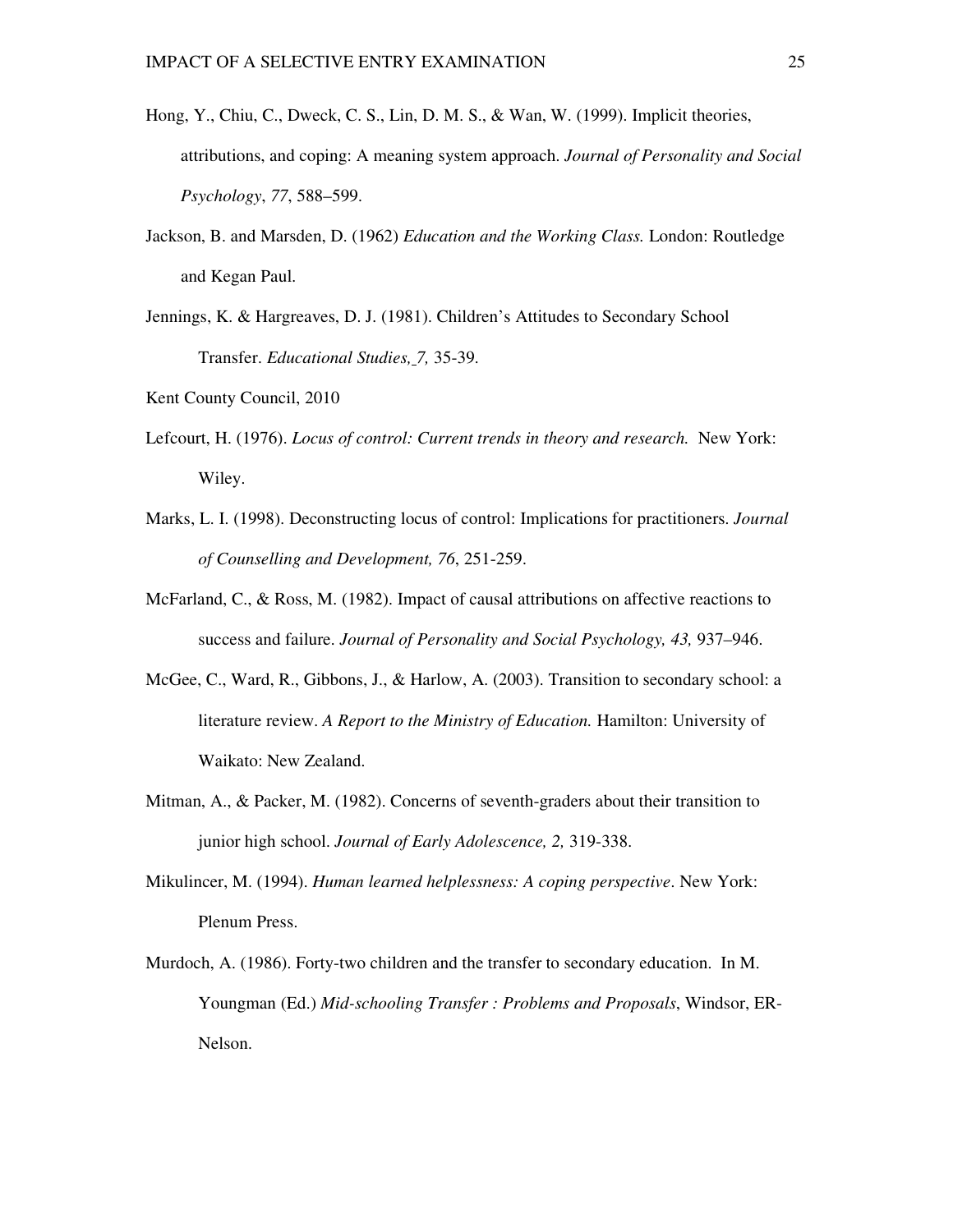- National Grammar Schools Association (2015). Retrieved 10.11.2015 from: http://www.ngsa.org.uk/index.php
- Newman, B. M., Myers, M. C., Newman, P. R., Lohman, B. J., & Smith, V. L. (2000). The Transition to High School for Academically Promising, Urban, Low-Income African American Youth. *Adolescence, 35,* 45-66.
- Newman, B. M., Newman, P.R., Griffen, S., O'Connor, K., & Spas, J. (2007). The relationship of social support to depressive symptoms during the transition to high school. *Adolescence, 42,* 441-459.
- Newman, T. & Blackburn, S. (2002b), Transitions in the Lives of Children and Young People; Resilience Factors (Full Report), Scottish Executive Education Department, accessed November 2014 at http://www.scotland.gov.uk/Resource/Doc/4 6997/0024004.pdf.
- Noden, P., West, A., David, M. & Edge, A (1998) Choices and destinations at transfer to secondary schools in London. *Journal of Education Policy, 13,* 221-236.
- Nowicki, S. & Strickland, B. (1973). A locus of control scale for children. *Journal of Consulting and Clinical Psychology, 42,* 148-155.
- OCR (2015). Reforming GCSEs: the changing landscape. A summary of what's planned for GCSEs from 2015. Retrieved November 2015 from: http://www.ocr.org.uk/Images/141803-guide-to-the-gcse-changes.pdf
- Oswald, L., Walker, G., Krajewski, K., & Reilly, E. (1994). General and specific locus of control in cocaine abusers. *Journal of Substance Abuse, 6,* 179-190.
- Otis, N., Grouzet, F., Pelletier, L.G. (2005). Latent Motivational Change in an Academic Setting: A 3-Year Longitudinal Study. *Journal of Educational Psychology, 97*, 170- 183.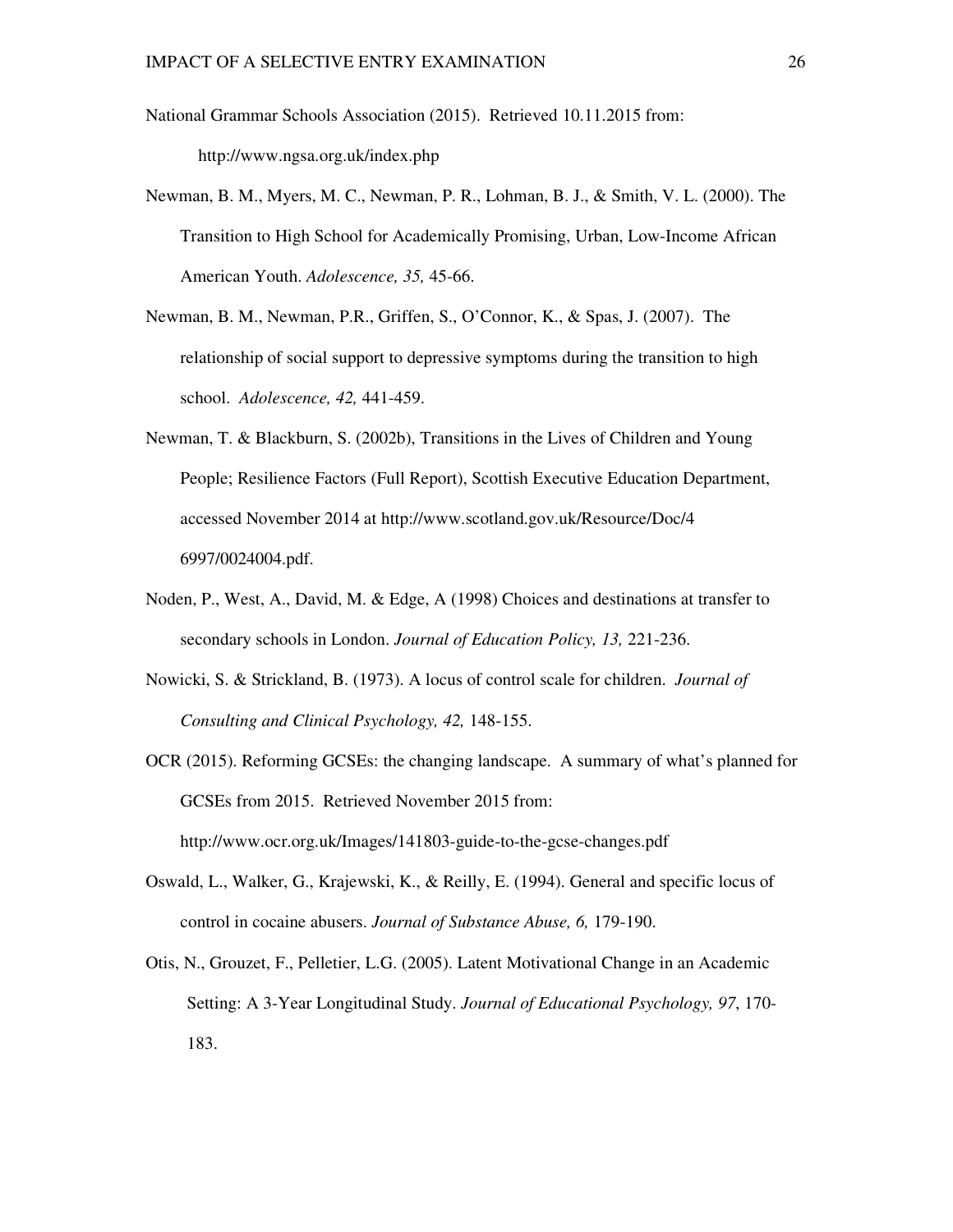- Reimanis, G. (1974). Effects of Locus of Reinforcement Control Modification Procedures in early Grades and College Students. *Journal of Educational Research, 68,* 124-127.
- Reyes, O., Gillock, K., Kobus, K. & Sanchez, B. (2000). A Longitudinal Examination of the Transition into Senior High School for Adolescents from Urban, Low-Income Status, and Predominantly Minority Backgrounds. *American Journal of Community Psychology, 24,* 519-544.
- Piers Harris Children's Self-Concept Scale, Second Edition (Piers-Harris 2) (2002).
- Rosenthal, R, & Jacobsen, L. (1968). *Pygmalion in the classroom: teacher expectation and pupils' intellectual development.* New York: Holt, Rinehart and Winston.
- Rotter, J. B. (1990). Internal versus external control of reinforcement: A case history of a variable. *American Psychologist, 45,* 489-493.
- Rotter, J. B. (1975). Some problems and misconceptions related to the construct of internal versus external control of reinforcement. *Journal of Consulting and Clinical Psychology, 43,* 56-67.
- Rotter, J. (1966). Generalized expectancies for internal versus external control of reinforcement. Psychological Monographs 80, 1–28.
- Seidman, E., Allen, L., Aber, J. L., Mitchell, C. & Feinman, J. (1994). The impact of school transitions in early adolescence on the self-system and social context of poor urban youth. *Child Development, 65,* 507-522.
- Seligman, M. E. P. (1975). Helplessness: On depression, development, and death. San Francisco: Freeman.
- Skinner, E. A., Wellborn, J. G., & Connell, J. P. (1990). What it takes to do well in school and whether I've got it: A process model of perceived control and children's engagement and achievement in school. *Journal of Educational Psychology, 82*, 22-32.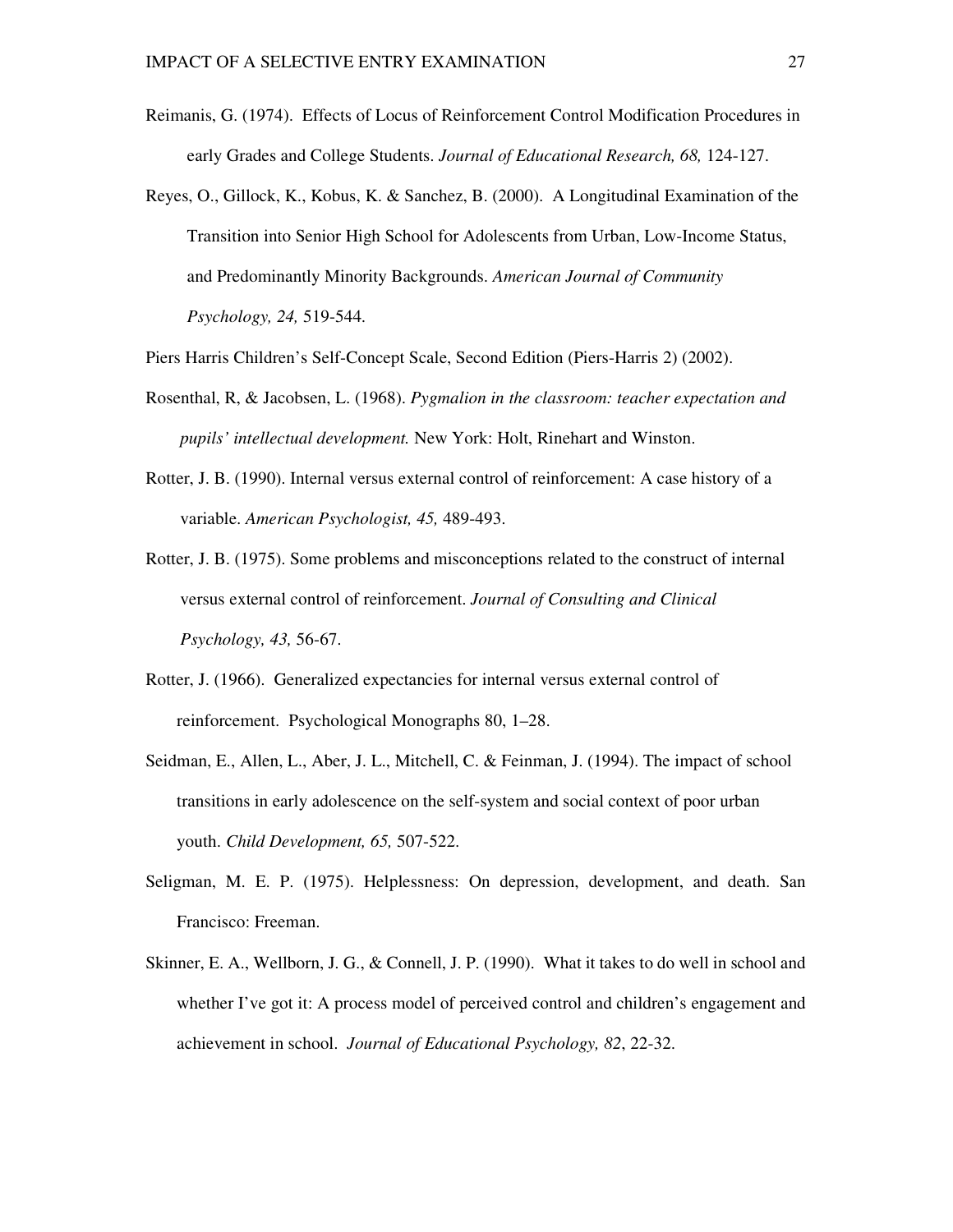- Shephard, S., Owen, D., Fitch, T. J. & Marshall, J. L. (2006). Locus of control and academic achievement in high school students. Psychologists Representative. 98, 318-322
- Sirsch, U. (2003). The impending transition from primary to secondary school: Challenge or threat? *International Journal of Behavioral Development, 27*, 385-395.
- Stobart, G., White, J., Elwood, J., Hayden, M. & Mason, K. (1992) Differential performance in examinations at 16+: English and mathematics. London: SEAC.
- Smyth, E., McCoy, S., & Darmody, M., (2004). *Moving up: the experiences of first year students in post-primary education*. Dublin: Liffey Press.
- Thompson, T., Davidson, J. A., & Barber, J. G. (1995). Self-worth protection to achievement motivation: Performance effects and attributional behaviour. *Journal of Educational Psychology, 87,* 598–610.
- Tobbell, J. (2003). Students experiences of transition from primary to secondary school. *Educational and Child Psychology*, 20, 4-14.

Vernon, P. E. (1957). *Secondary School Selection*. London: Methuen.

- Wassell, C., Preston, P., & Jones, H. (2007). Transition: A universal issue. *Pastoral Care in Education, 25*, 49-53.
- West, P., Sweeting, H., Young, R. (2010). Transition matters: pupils' experiences of the primary-secondary school transition in the West of Scotland and consequences for wellbeing and attainment. *Research Papers in Education,* 25, 21-50.
- Wigfield, A., & Eccles, J. S. (1994). Children's Competence Beliefs, Achievement Values, and General Self-Esteem: Change Across Elementary and Middle School. *Journal of Early Adolescence, 14*, 107-138.
- Wigfield, A., Eccles, J. S., MacIver, D., Reuman, D. A., & Midgley, C. (1991). Transitions during early adolescence: Changes in children's domain-specific self-perceptions and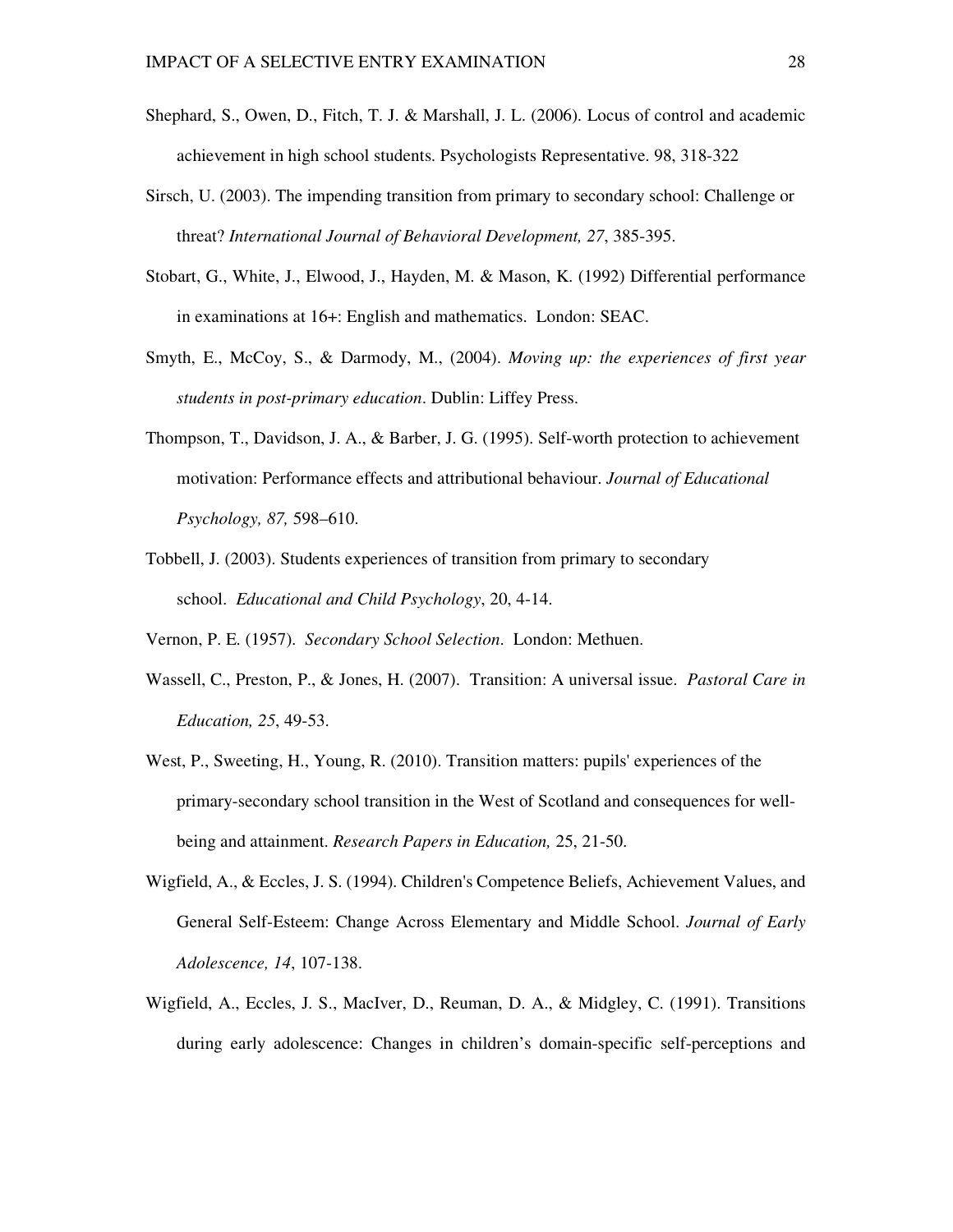general self-esteem across the transition to junior high school. *Development Psychology,* 

*27*, 552-565.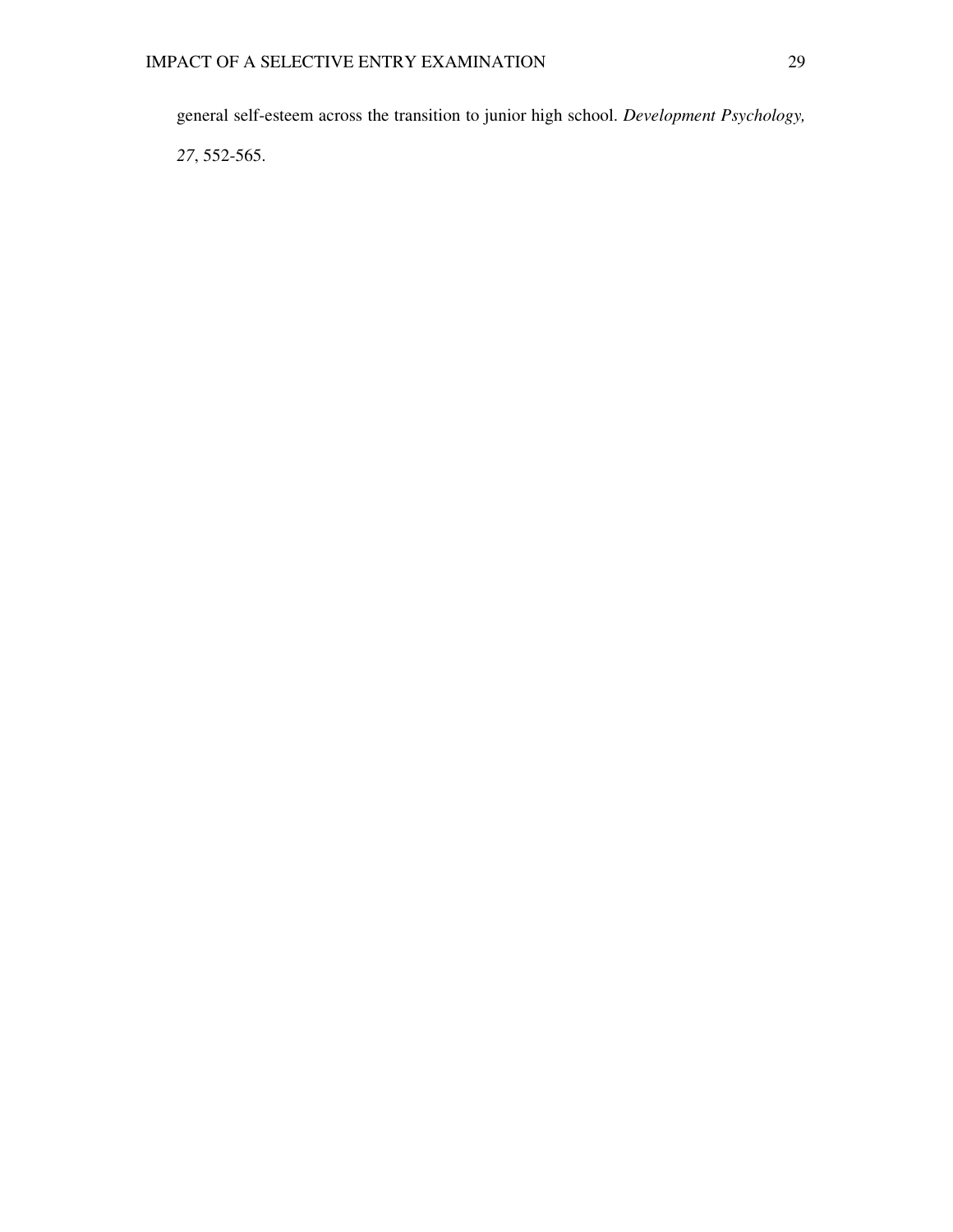#### *Table 1*

*Comparison of children within the entrance exam condition who intend to take the exam and* 

*those who do not intend to take the exam.* 

|                          | Intend to take |      | Do not intend to |           |  |
|--------------------------|----------------|------|------------------|-----------|--|
|                          | the exam       |      | take the exam    |           |  |
|                          | $(N=60)$       |      | $(N=38)$         |           |  |
|                          | M              | SD   | M                | <b>SD</b> |  |
| Locus of control $*$     | 30.40          | 3.01 | 28.68            | 3.20      |  |
| Self-esteem <sup>*</sup> | 50.53          | 3.97 | 47.29            | 5.99      |  |
| School system *          | 15.68          | 1.88 | 13.81            | 4.67      |  |
| Entity theory of         | 3.88           | 1.31 | 3.26             | 1.19      |  |
| intelligence*            |                |      |                  |           |  |
| Incremental theory       | 2.28           | 1.15 | 3.06             | 1.58      |  |
| of intelligence*         |                |      |                  |           |  |